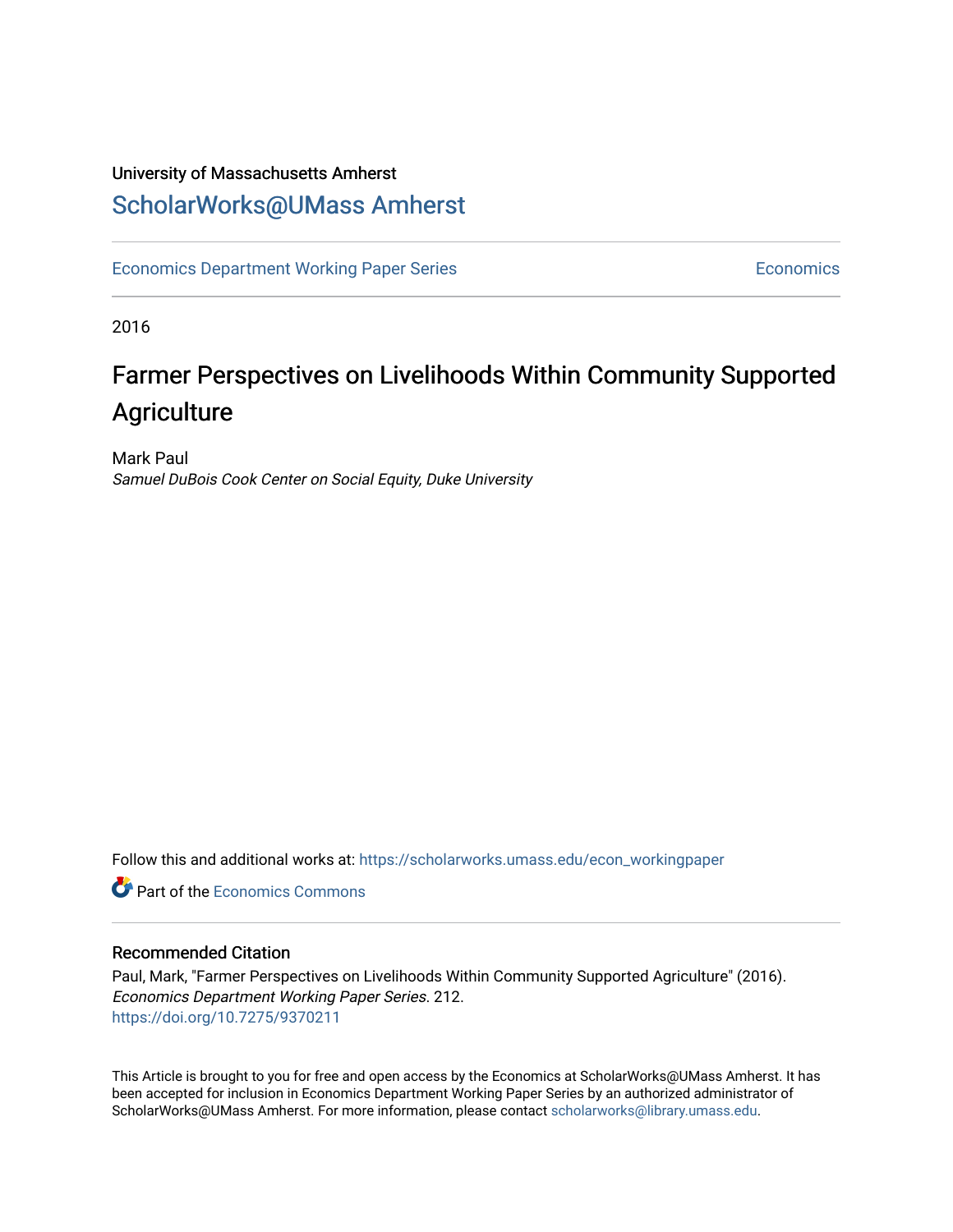# **DEPARTMENT OF ECONOMICS**

**Working Paper**

### **Farmer Perspectives on Livelihoods Within Community Supported Agriculture**

by

Mark Paul

Working Paper 2016-13



## **UNIVERSITY OF MASSACHUSETTS AMHERST**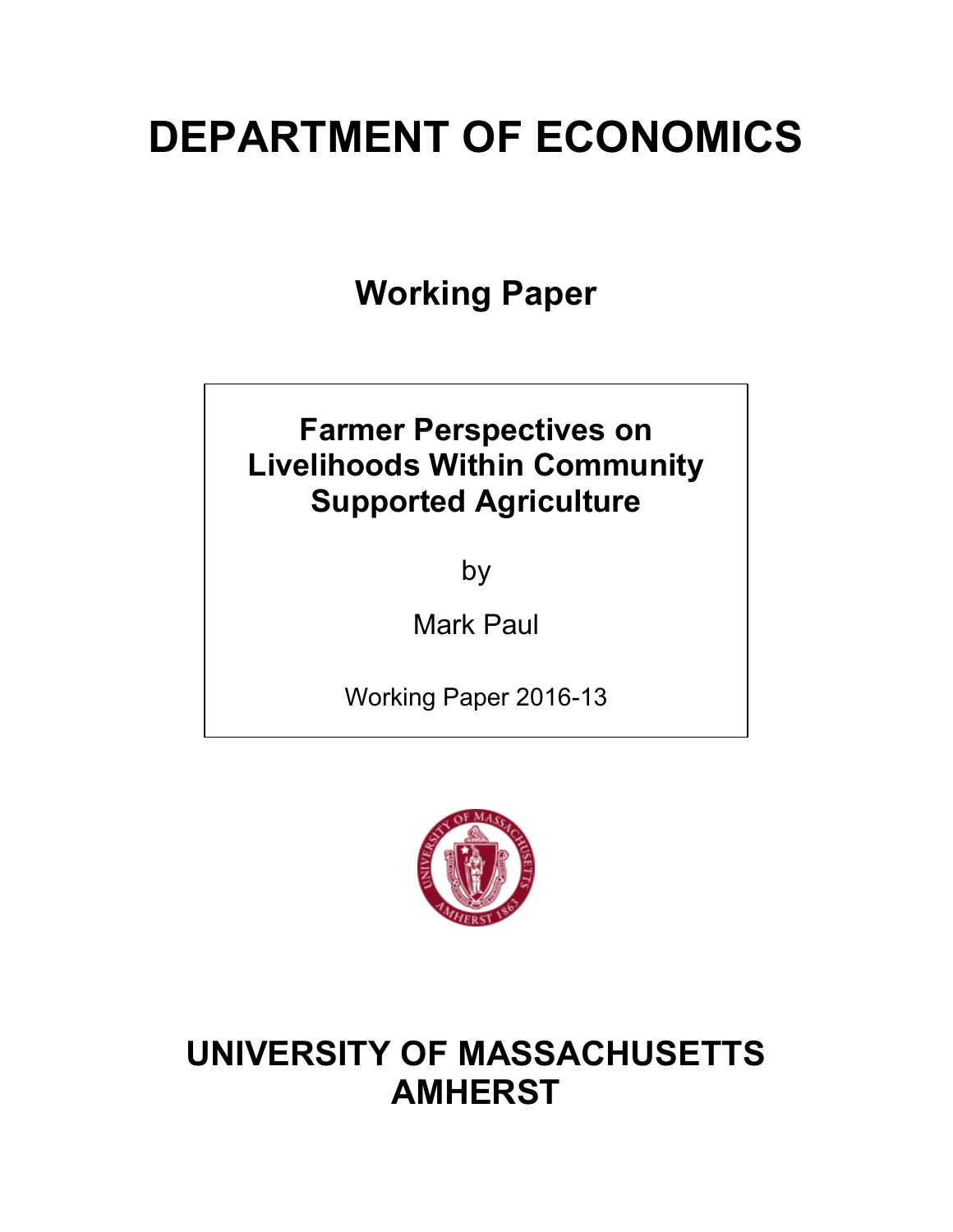#### **Farmer Perspectives on Livelihoods Within Community Supported Agriculture**

October, 2016

Mark Paul<sup>1</sup>

#### **Abstract**

In the United States there is a tremendous amount of interest in Community Supported Agriculture (CSA) among farmers, consumers, activists, and policymakers. Despite the attention garnered by CSA farms and the resurgence of local agriculture, relatively few studies have examined the livelihood opportunities for farmers within local agriculture. This paper takes a step in this direction, evaluating livelihoods for CSA farmers through in-depth interviews conducted in the Pioneer Valley of Massachusetts. Based on the principles early advocates set forth as goals of the CSA movement, the paper evaluates how CSA farmers are doing from the farmers' perspective. The paper finds that while CSA farmers are faring better than other farms across the United States and in the study region in terms of earned farm income, they still earn far less than the median national income of all households. Despite these income challenges, CSA provides broader social, ecological, and economic benefits to farming communities as a whole, with its focus on providing food for the community rather than producing mass commodities for the market. These non-market benefits are a significant source of well-being from the CSA farmers' perspective.

Keywords: Community Supported Agriculture; Local Food; Sustainability; Economic Inequality; Ecological Economics

<sup>&</sup>lt;sup>1</sup> Postdoctoral Associate, Samuel DuBois Cook Center on Social Equity, Duke University. Mark.Paul@duke.edu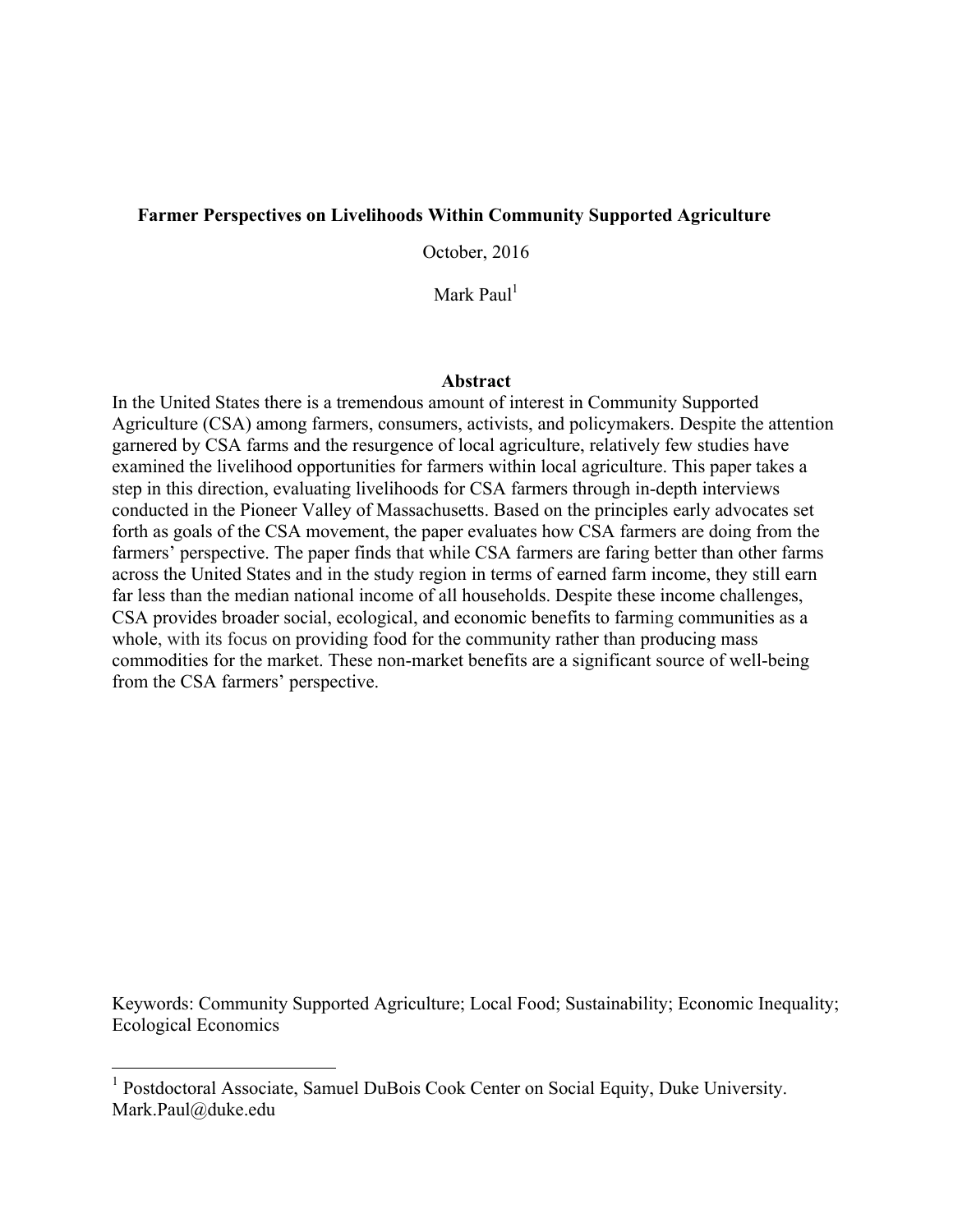#### **1. Introduction**

Today's consumers are seeking fresh, local, and healthy produce generated in an environmentally responsible way, yet the providers of these products, the farmers, are struggling to make a living. Community Supported Agriculture (CSA) may provide a solution to this dilemma (Bennett 2009; McFadden 2008; Oberholtzer 2004). Advocates claim CSA provides a viable model of production and distribution of food by local, highly diversified farms, while creating conditions for the community and farm to join together in a "symbiotic relationship" that adequately supports the farmer(s) (DeLind 2003). This is achieved through linking consumers, or members, directly to local farms in their community.

The basic economic arrangement of CSA relies on members paying the farmer prior to the start of the season, thus providing working capital for the farm. In return the farmer provides the consumer with weekly produce during the farming season. In theory, the consumer is buying a 'share' of the farm's annual harvest, lasting an average of 24 weeks<sup>2</sup> across the country (Lass et al. 2003). In its simplest form, the relationship entered into by CSA farmers and members provides fresh local produce to consumers, and working capital, plus a guaranteed market, for farmers; however, boiling down CSA to a producer-consumer relationship that describes marketbased economic exchanges disregards many critical aspects of the arrangement. Going beyond simply providing produce for a given price, CSA may be understood as selling a lifestyle that reconnects people to their food and the land (Lamb 1994). At their best, CSA enables participants to engage actively in key decisions regarding the farm, such as the farm's growing practices, and the farm's relationship with the community (McFadden 2008). However, some CSA farms may

 $2^2$  The duration of the share may vary significantly by farm and location.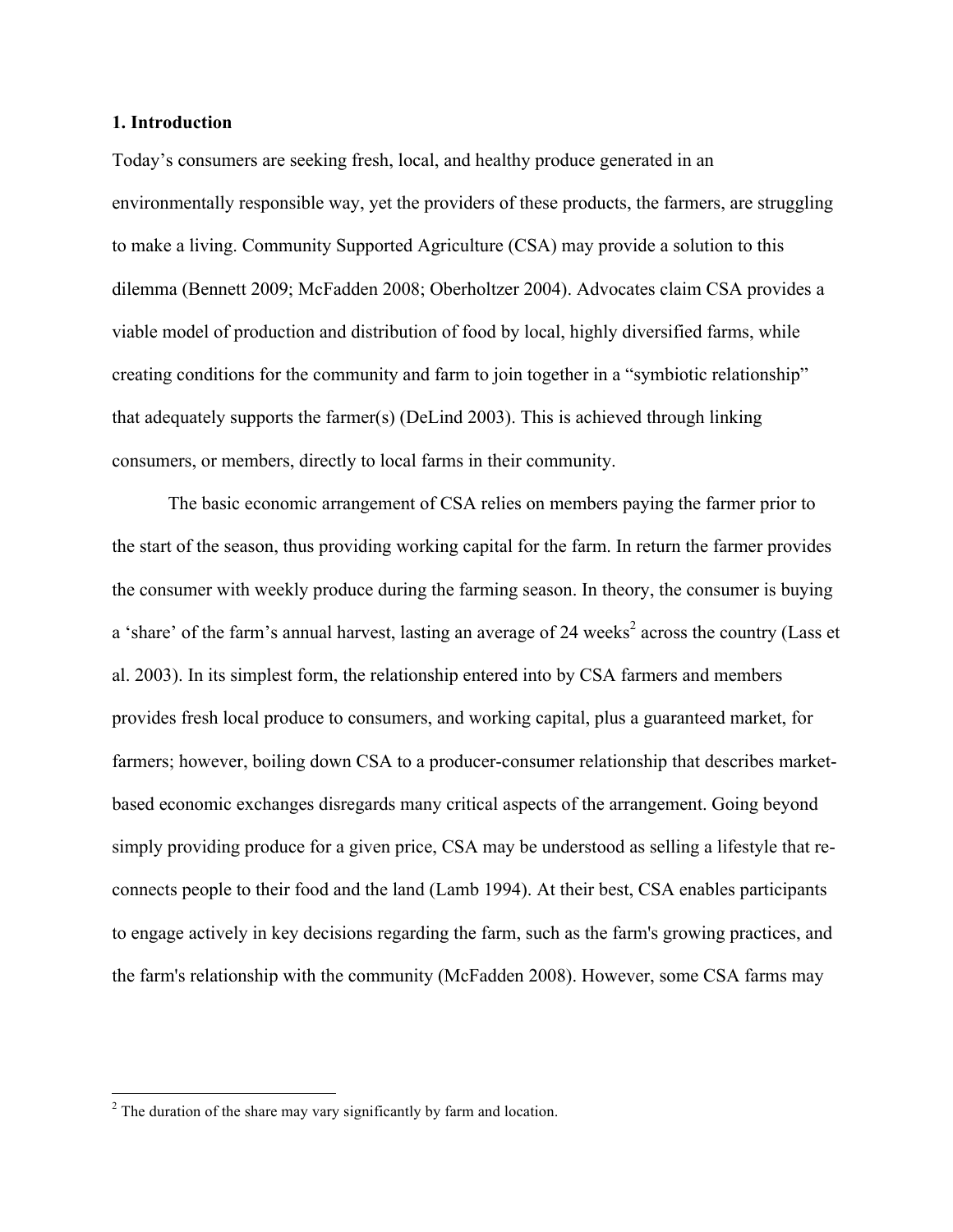represent little more than a marketing opportunity for diverse farms seeking to sell directly to consumers.

Since the introduction of the CSA model in the United States in 1986 the number of farms offering CSA has grown rapidly, although still representing less than 1 percent of farms across the United States. While numbers on national membership in CSA farms are not available, CSA continues to grow in popularity (Local Harvest 2014). As CSA has proliferated, the CSA structure has evolved to encompass a wide variety of ways for farmers to organize their 'version' of CSA. Farms offering CSA range from very small family farms providing produce for a handful of families in their community and adhering closely to the original principles laid out by early CSA participants, to large-scale farms using CSA as one of many marketing strategies to sell produce, and everything in-between (Galt et al. 2012). While advocates discuss the benefits and transformative potential of CSA, there is a lack of systematic evaluation to understand exactly what CSA is and is not delivering; where progress needs be achieved; and to what extent CSA represents a viable alternative to the industrial food system. Most important, is the CSA providing a viable farm livelihood for the farmer(s)?

Few studies have examined if CSA farms are delivering on their key principles, including providing viable farm livelihoods. This paper takes a step in evaluating the farm livelihoods that CSA is providing from a farmer's perspective, and on the basis of principles set forth by early advocates of the CSA model. The paper is organized as follows: the second section describes the origins and development of the CSA model and elaborates the initial principles that guided CSA; the third section sets the scene for an analysis of farm livelihoods, identifying the shortcomings of current models of agricultural production; section four describes the methods utilized to conduct this study; section five contains an evaluation of CSA farms in the study; section six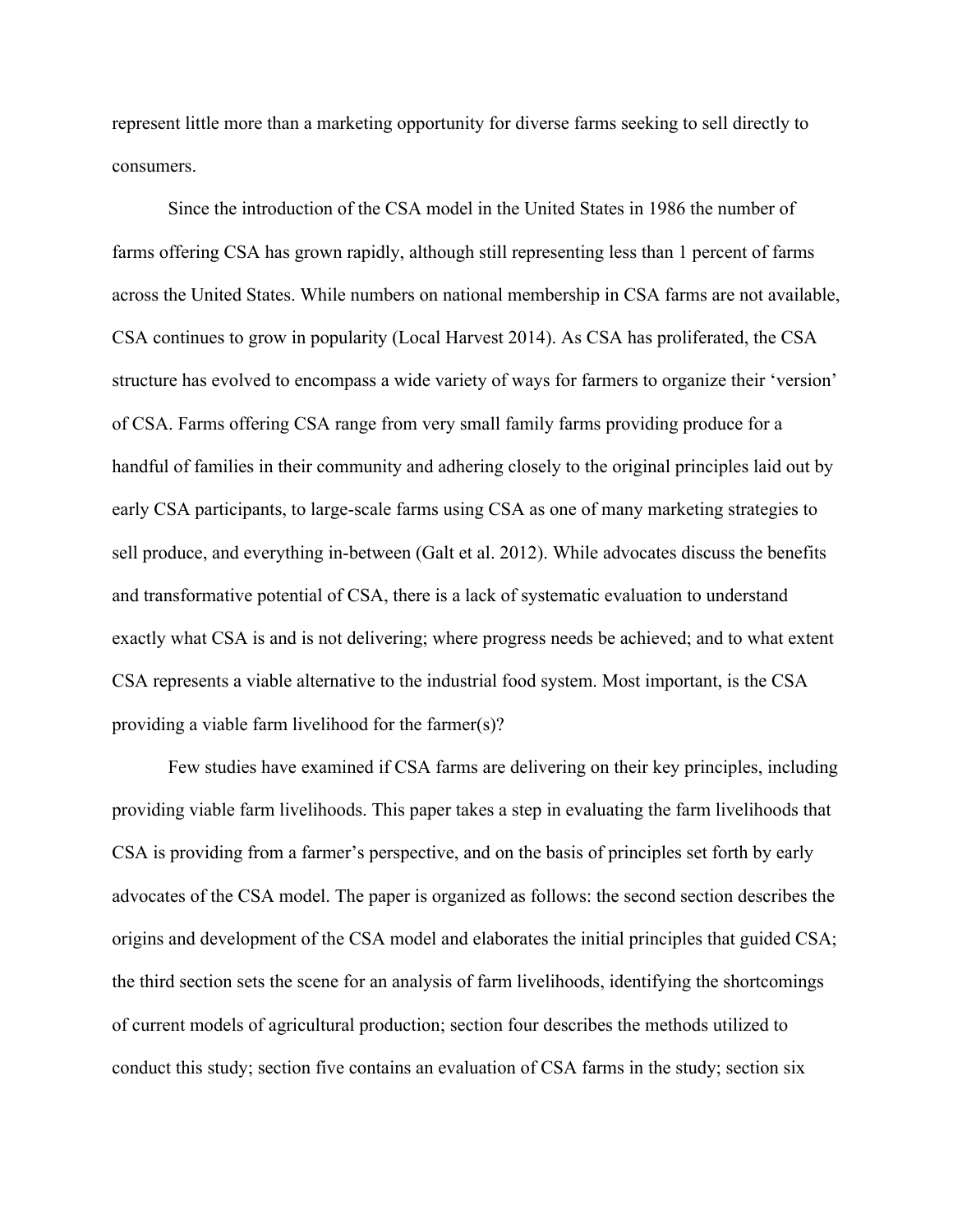discusses key findings of the work; and section seven concludes by explaining the implications of the findings and suggesting areas of future work.

#### **2. Origins and Development of CSA**

In 1986 the first two documented CSA farms were founded in the United States, Temple-Wilton Community Farm in southern New Hampshire and Indian Line Farm in western Massachusetts (Henderson and Van En 2007). They both became aware of CSA from examples in Germany and Switzerland, where small farmers had asked their local community members to pay an upfront sum in order to cover the farms' annual production expenses. In return, the members of the communities would receive a weekly portion of the farms' bounty, including vegetables, meat, and dairy. The movement initially began with a group of women in Japanese who were frustrated by the quality of produce and milk available to them through the conventional food system. Consumers and producers alike were concerned about the health, social, and environmental impacts of the extensive pesticide use, farm concentration, and the depletion of rural livelihoods that the 'modernization' of agriculture brought, and they banded together to form memberfarmer partnerships (JOAA 1993). Thus, the movement was born out of the rejection of conventional agriculture on grounds of social, environmental, and economic justice, in addition to the desire for fresh, quality food.

The early CSA farms had promising membership expansion, which early advocates attributed to empowered consumers choosing to "vote with their dollars" for local sustainable agricultural practices (Groh and McFadden 1997). To continue attracting members of the community and provide them with a full understanding of this alternative model of acquiring one's food, the founders of the Indian Line Farm explained the CSA as follows: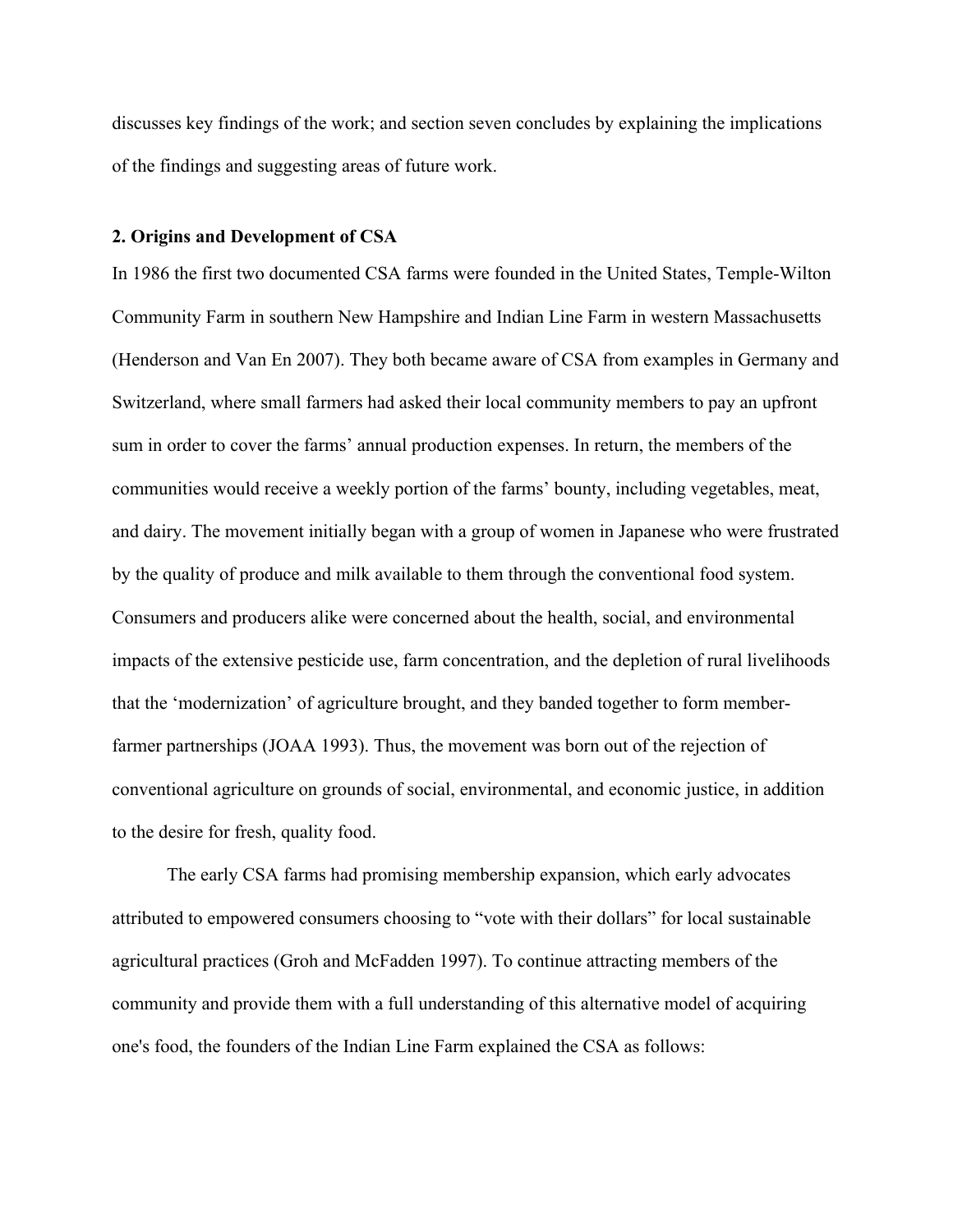The concept of these new cooperatives is simple: divide the costs of the farm or garden among shareholders before the growing season begins. Instead of an agriculture that is supported by government subsidies, private profits, or martyrs for the cause, they create an organizational form that provides direct support for farmers from people who eat their food (ibid).

To understand why CSA advocates are working to build an alternative-farming model, background on current challenges faced by farmers will be reviewed. Under the pressure of rising land prices, competition for land use, and low farm-gate prices, small and midsize farms are struggling to make a living (O'Donoghue 2011). The USDA found land access and farm startup costs to be the largest obstacle for beginning farmers (Ahearn and Newton 2009). Farmers have responded to increases in land prices by continuing on the path of consolidation, attempting to reap any rewards from economies of scale. Yet these supposed economies of scale - that is, the claim that large farms are more productive - have come under much critical scrutiny (Deininger and Byerlee 2012). From 1987 to 2007 the midpoint acreage for U.S. farms increased in all but five states, and doubled in sixteen states (Ahearn and Newton 2009). Through consolidation, large farms are able to survive by earning small net profits per acre and extracting rents through government programs (Ramey 2014), thus embarking upon a *land*-*extensive* strategy.

Land is a vital input for farmers – without land, there is no soil to till. As all farmers struggle for access to land, through either ownership or rental, CSA may offer an alternative path forward. CSA farms are highly diversified and use land *intensively*, as opposed to extensively, focusing on high-value, labor-intensive crops to provide farm viability on relatively small parcels of land (Tubene and Hanson 2002). By using the land intensively, farmers are able to generate high levels of revenue per acre, thus relaxing the land constraint.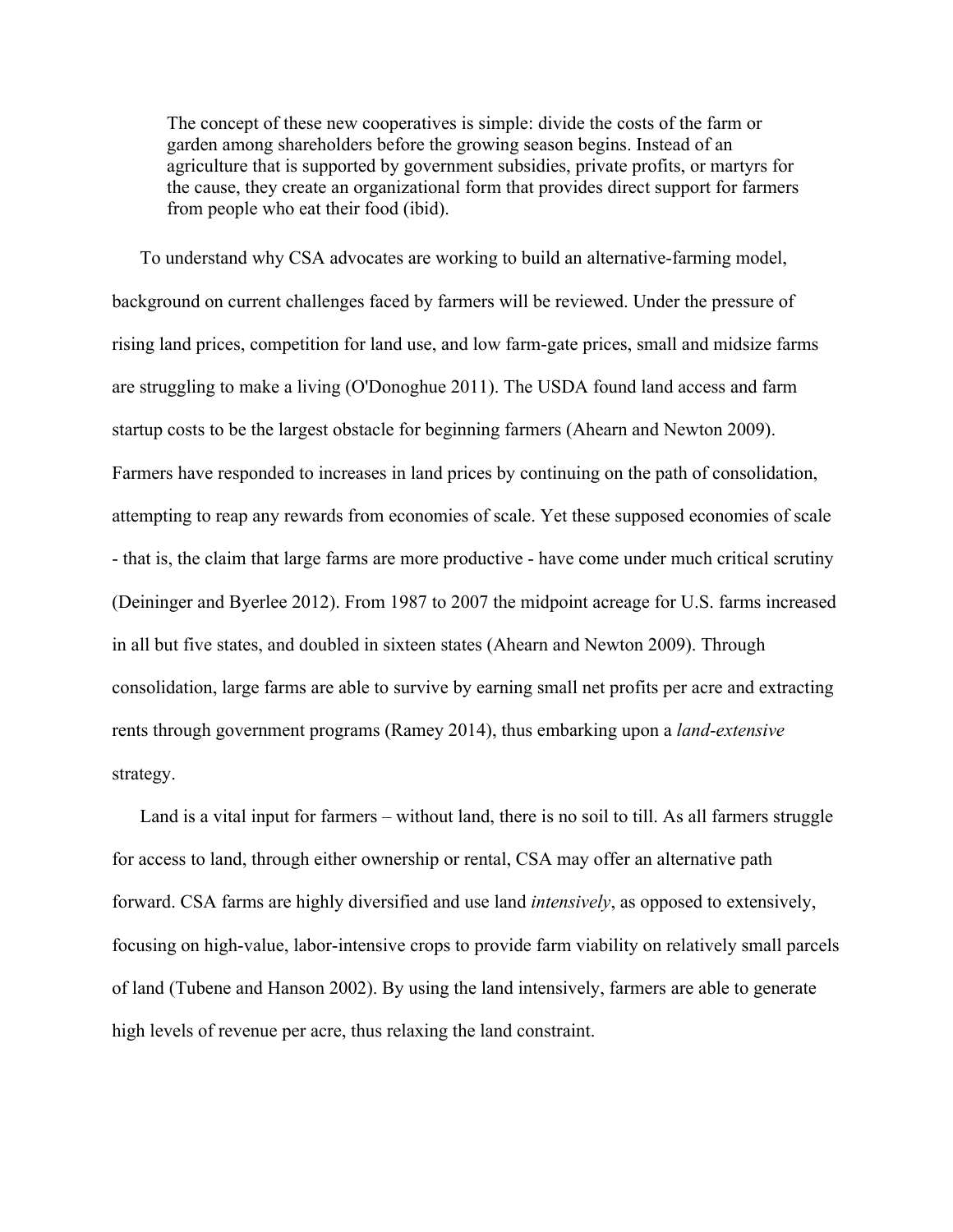Benefits from land-intensive farming practices are not exclusive to CSA farms (Schnell 2007). While CSA may not directly provide farms with access to land, the community ties, coupled with agro-ecological growing practices, may improve CSA farms' access to land through mechanisms such as land trusts and community assistance (DeMuth 1993; Curtin and Bocarsly 2008). CSA farms do, however, face additional challenges associated with procuring affordable land. Since CSA farms tend to be located in urban and suburban regions in order to be close to their members, they often face land prices that reflect competing non-agricultural uses (Nehring et al. 2006), which may result in significantly higher land costs per acre than for non-CSA farms.

Additionally, CSA advocates were responding to challenges for farmers associated with financing farm operations. Operating loans, money borrowed to finance farming operations during the season, are of particular concern for farmers. The recent USDA census found that the interest on operating loans alone accounted for roughly 5% of *total* farm expenses over the past decade (NASS 2007; USDA NASS 2014). These interest payments on farm loans have been a primary driver of the demise of the family farm (Dudley 2000). Many farms face credit constraints, resulting in a significantly lower value of total farm production (Briggeman et al. 2009). Other arrangements to finance farm inputs exist, such as contract farming arrangements, where in some instances most of the necessary inputs are provided to minimize the capital requirements for the farmer (Adamopoulos and Restuccia 2014). Whether the financing comes from the bank or the firm, however, the farmer pays a price to borrow, resulting in a reduction of net farm income that can have major economic consequences for the farm and farmer.

Borrowing costs aside, farmers historically have struggled in the United States to make a living comparable to their urban counterparts. In response, the government has provided major financial support to U.S. farmers via farm bill legislation for more than 80 years (Peterson 2009).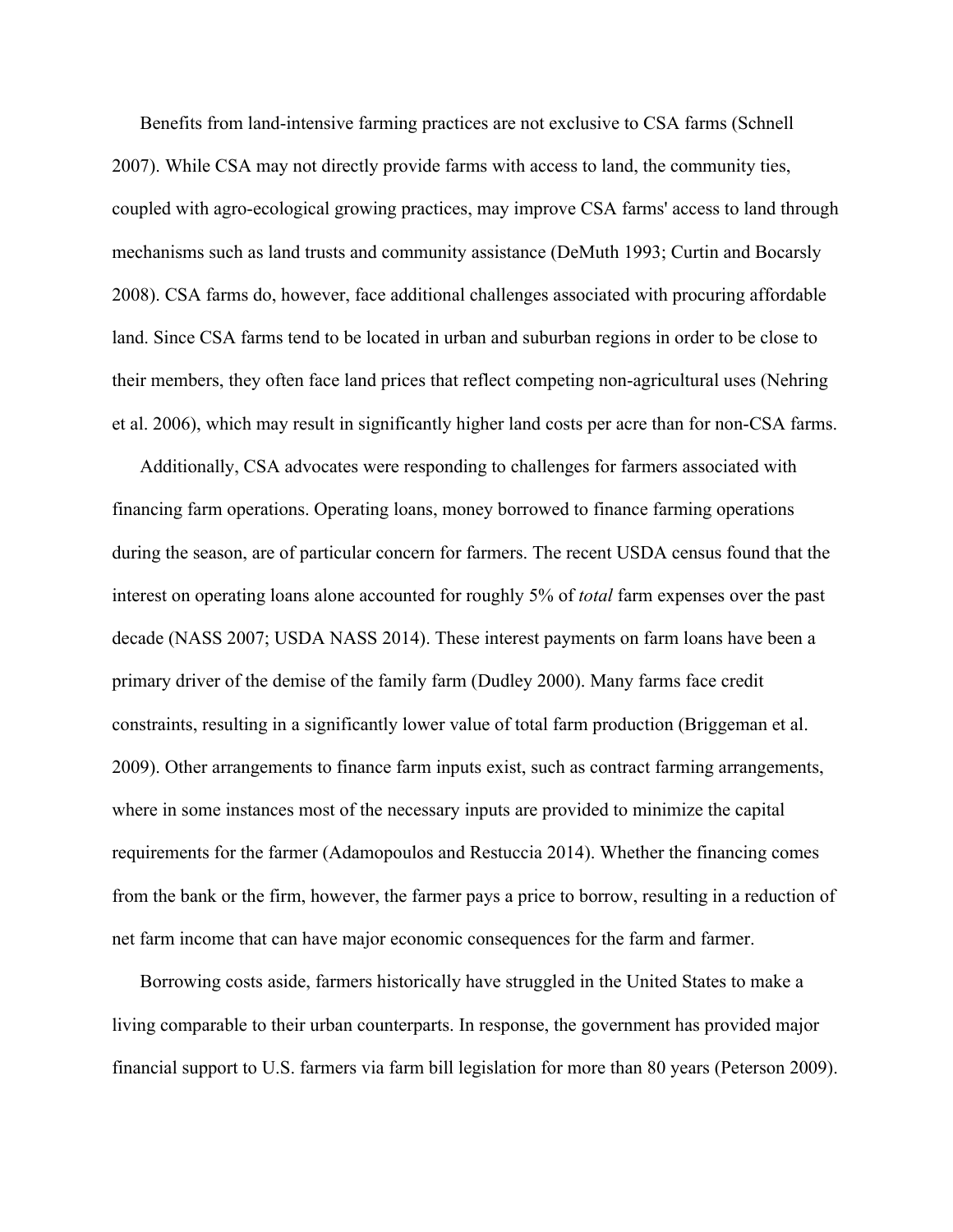The justification for this income redistribution, that farm households tended to be less well-off than non-farm households, held true until recently. In 2012 average farm household income (\$108,844) was 53% greater than the average U.S. household income; however, 80% of farm household income was earned *off* the farm. From 1990, when growth in the number of CSA farms accelerated, to 2012, earned income from farming represented only 12%, on average, of *total household income* for all farm households (USDA NASS 2014). With on-farm income averaging a meager \$8,210 during this time period, well below the poverty line, farming households are generally relying on off-farm income for their livelihoods (Weber 2012).

Previous studies have found mixed results on CSA farmer income. Lass et al. found CSA farmers are almost twice as likely to have gross *farm* incomes exceeding \$20,000 compared to non-CSA farms in the USDA census (Lass et al. 2003). Although CSA farmers relied less on offfarm income in Lass's study, 48% of those farmers surveyed reported a lack of satisfaction with their level of compensation (ibid). On average, small and mid-sized farms engaged in local food sales, farmed more hours and were more likely to forgo off-farm employment than farms that did not engage in the local market (Low and Vogel 2011). Previous studies have indicated that insufficient CSA farm income is the main challenge for farm survival (Oberholzer 2004), though these income challenges are not exclusive to CSA farms.

In theory, the CSA model allows for the farmer's income to be priced into the cost of the share, which is determined prior to production, thus ensuring the farmer a living wage; however, previous studies found the share price often does not include the cost of the farmer's labor (Lass et al. 2005). These findings are fueling concerns amongst researchers and advocates that the CSA model may fail to adequately compensate farmers (Tegtmeier and Duffy 2005).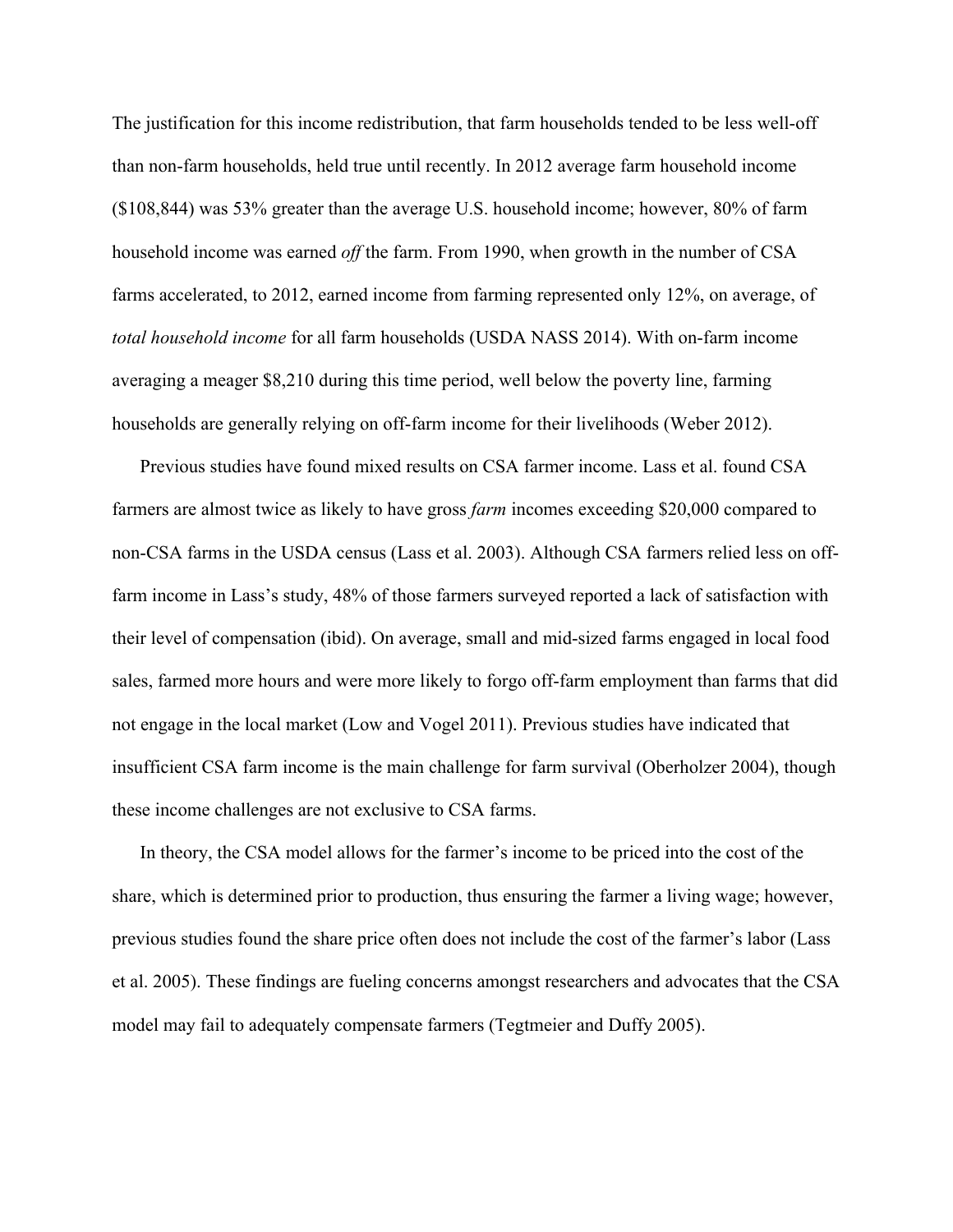Beyond farmer compensation in terms of wages, interventions from the government to support rural households included addressing the inherently risky nature of farming through the introduced of the Agricultural Adjustment Act (AAA) of 1933 (Rasmussen et al. 1976). This legislation, part of the New Deal, represented the start of large-scale government support for agriculture, initially through activities to raise food prices, and therefore farm income, and only later transitioning to focus on risk hedging strategies. The AAA was instrumental in support to farmers, helping to raise farm incomes by 50% from 1932-1935 (Rasmussen 1976). Despite the progressive beginnings of the AAA, farm legislation after the depression has primarily supported large commodity farmers while actively pushing small and mid-sized family farmers out of the market and off the land (Ritchie and Ristau 1986).

Government payments to hedge risk for farmers are directly linked to increases in farm sizes, due to their disproportionate allocation to large-scale farms (Williams-Derry and Cook 2000; Key and Roberts 2006). A great deal of the disproportionate support to large-scale monocultures comes in the form of crop insurance and other government supported risk-hedging strategies. The structure of these programs effectively eliminates support to small and mid-sized highly diversified farms.<sup>3</sup> Farms engaging in CSA do not have the ability to hedge risk through traditional mechanisms due to their adherence to agro-ecological growing practices, and therefore must seek alternative avenues to hedge their risk and support long-term farm livelihoods.

<sup>&</sup>lt;sup>3</sup> Government insurance and subsidy programs primarily apply to monocultures growing commodity crops. For noncommodity growers, such as CSA farms, the government offers a program called the non-insured assistance program (NAP). This program is not appropriate for CSA farms due to its structure. The program is for individual crops, so a farmer with 30 crops may need 30 different insurance policies. Additionally, payments are only considered after 50% of the crop is lost. Once 50% is lost, NAP covers 55% of the market price for the second 50% of the crop. The USDA is only starting to cover organic prices, though this currently applies to only a handful of crops.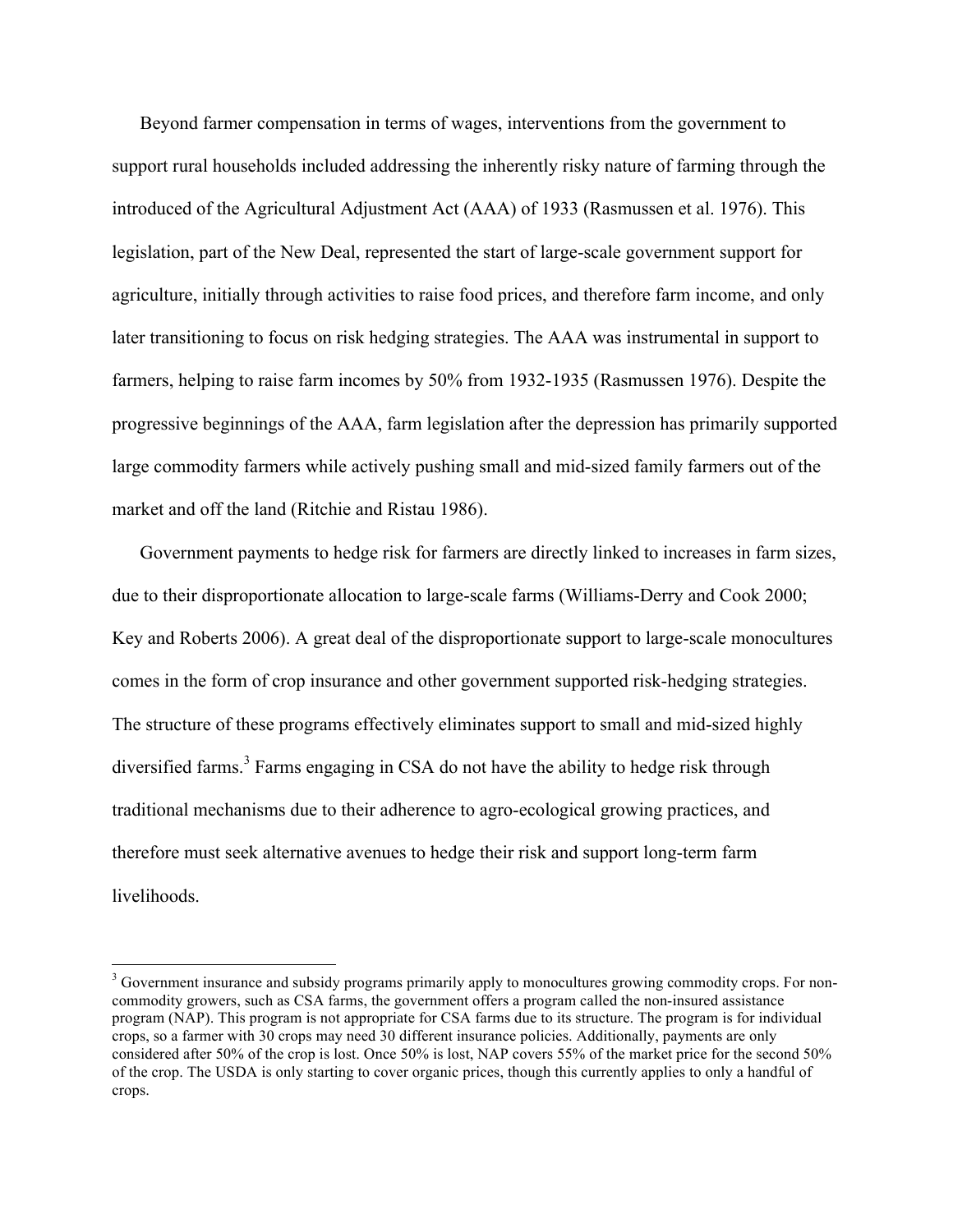Rather than relying on government support to provide insurance and risk-hedging strategies,

CSA farmers rely on crop diversification and their membership base. Most studies of CSA recognize "an important aspect of CSA is that both the farmer and the CSA member share the risks associated with farming" (Cooley and Lass 1998). According to the USDA, CSA farms share, or sell off, a portion of their risk to their members through the CSA contract, therefore the farm is provided with a risk-hedging strategy for the season (USDA 2014). Contrary to this view, DeLind (2011) argues that the idea of shared risk has been all but eliminated from CSA – due to erosion of the early principles – and that CSA has transformed into a simple form of commerce rather than a true social movement.

To evaluate how CSA farms are doing, we first need to understand what exactly CSA sets out to do in the first place. A review of the literature was used to generate the following list of the founding CSA principles and goals:

- **1.** A CSA share constitutes a portion of the farm's harvest, thus providing the farmer with a guaranteed market (Cone and Myhre 2000).
- **2.** The price of a share is determined by the cost of production on the farm, including a living wage for the farmer(s). The wage should take into account the average wage of members to minimize inequality and ensure affordability (DeMuth 2008).
- **3.** Members support the farm by providing working capital for farming operations prior to the planting season through pre-payment, thereby reducing or eliminating the reliance of farmers on financial institutions (Lass et al. 2003).
- **4.** Farmers are supported in their endeavor to grow in an agro-ecological manner. This leads to diversification of agricultural production, growing regionally appropriate crops, engaging in sustainable land management, minimizing off-farm inputs, promoting biodiversity, and an array of other ecosystem services (Groh and McFadden 1997).
- **5.** Risk and reward of the farm is shared. Since the members are purchasing a portion of the harvest, they benefit from a particularly good year and share the risks of crop failure (Lamb 1994; Cone and Myhre 2000).
- **6.** CSA promotes vibrant and diverse local food systems where growers are accountable to consumers (DeMuth 2008).
- **7.** CSA rejects the industrialization of farming, challenging members to re-evaluate their community, their food system, and their role (Kelvin 1994).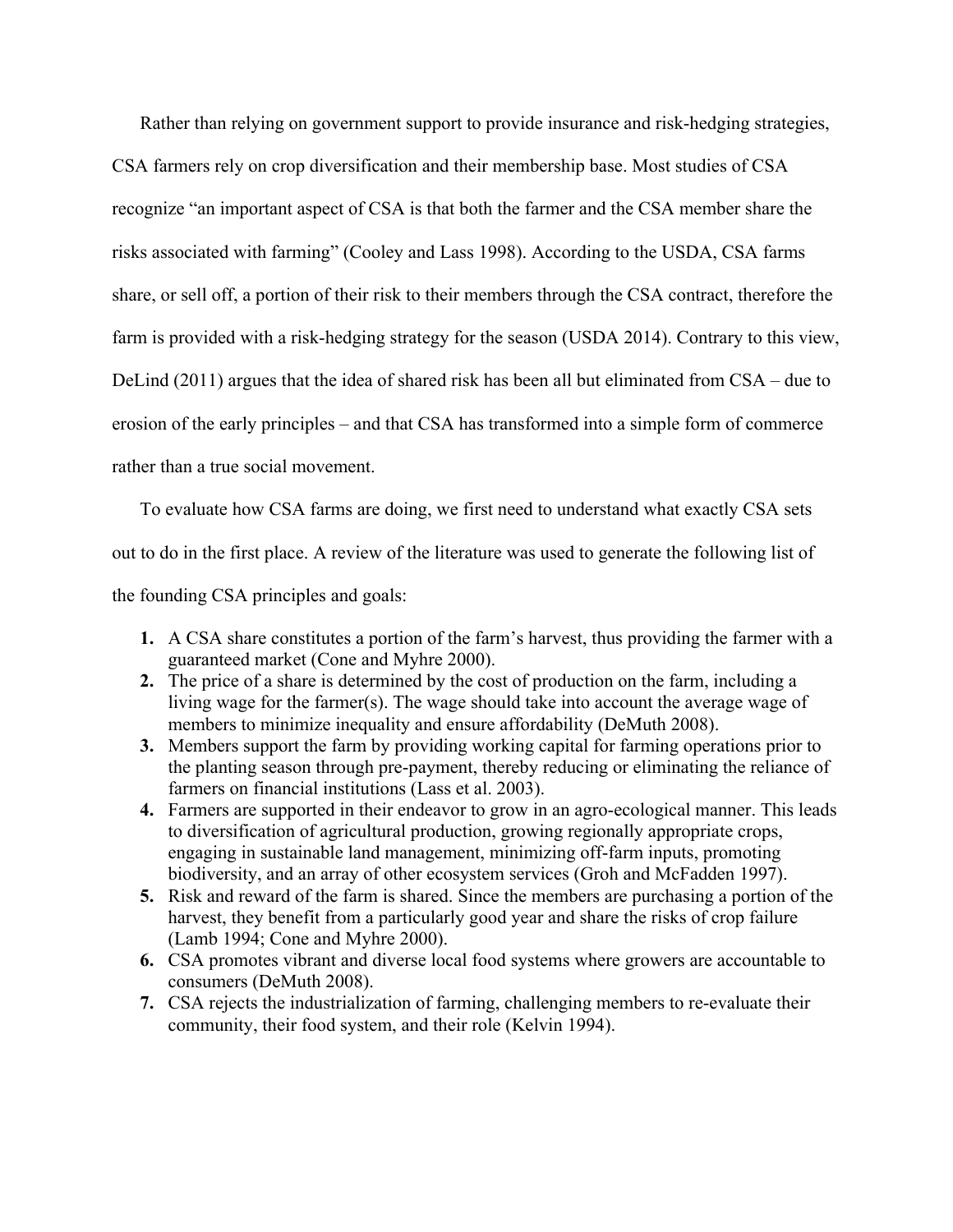With these principles at its heart, the CSA model has grown substantially over the past three decades. Starting with two farms in 1986, the CSA model experienced a first significant stage of growth in the 1990s (McFadden 2008). By 1999 there were 1,019 farms participating in CSA across the United States. While the early 2000s saw a lull in expansion, (Adam 2006) by 2009 a second boom of CSA growth was underway. In 2009 there were more than 2,250 registered CSA farms and by 2014 this number had jumped to 6,200, with at least one in each state (Local Harvest 2014). While CSA had its beginnings in the U.S. by producing vegetables, today many farms have diversified and offer a wide variety of share types. This paper will focus solely on main season vegetable shares.

#### **3. Setting the scene**

In the United States small and midsized family farms, once the backbone of the country, have been disappearing since the turn of the  $20<sup>th</sup>$  century. According to the USDA, 'family farms' still account for 97% of all farms and produce 82% of the total value in U.S. agriculture. Farms with small and midsize sales constitute 89.7% of all farms, yet contributed only 16.6% of the total value in agriculture production during 2010 (O'Donoghue 2011). The number of farms in the United States continues to dwindle; farms that do survive often are growing to gargantuan sizes to survive, with the majority of cropland now located on farms of 1,100 acres or larger (MacDonald et al. 2013). The destruction and concentration of farms resulting from the domination of industrial agriculture has come with unsustainable economic, social, environmental, and health consequences (Horrigan et al. 2002; Donham et al. 2007b).

While production and crop revenue across the United States are thriving, farm livelihoods and opportunities are not. Growth in agricultural yields and the expansion of acreage does not automatically translate into improved livelihoods. The social and economic well-being of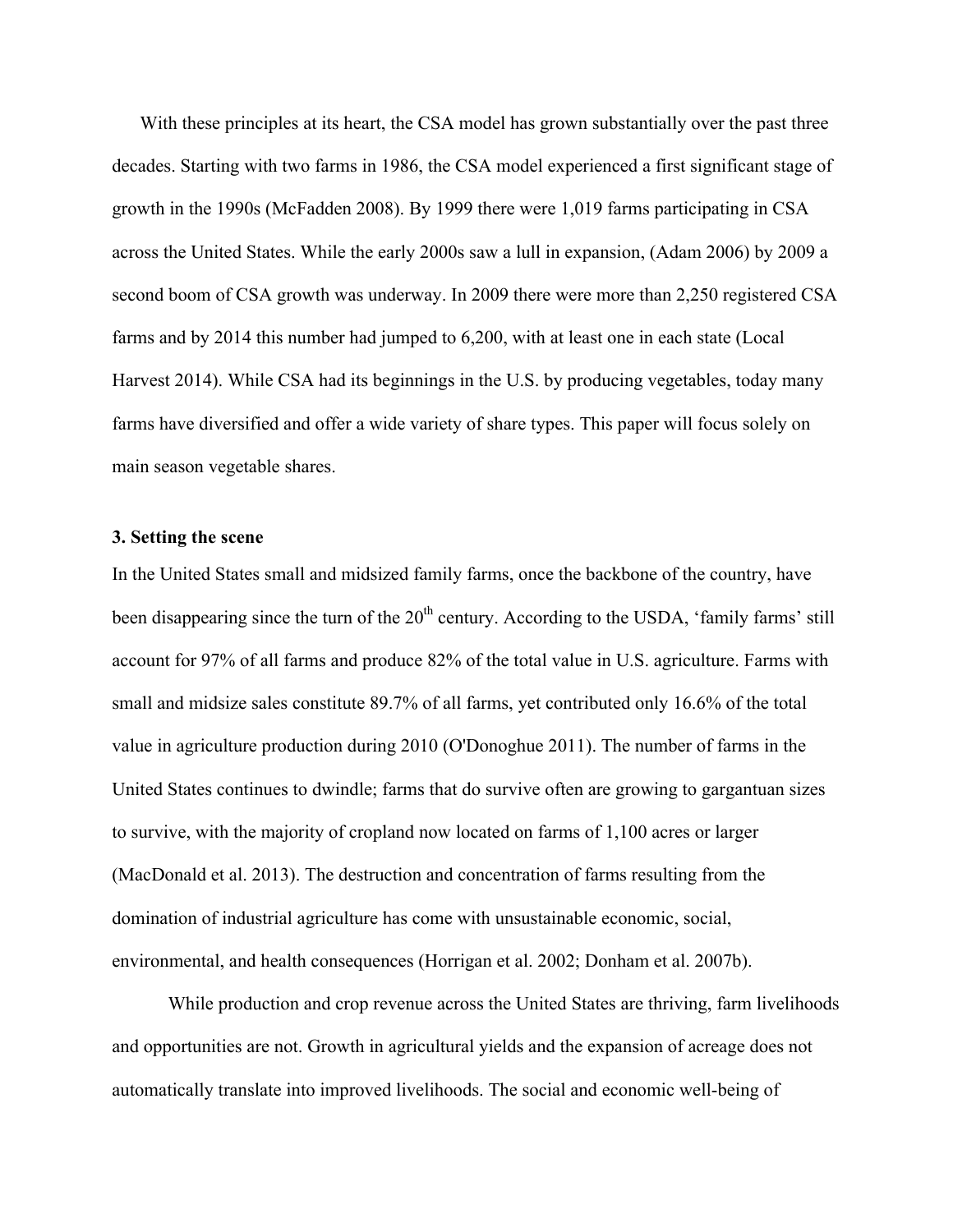communities does not benefit directly from the total production or sales of local farms; rather community benefits come from increasing the number of individual *farms* and *farmers* (Donham et al. 2007a). There is a clear negative relationship between farm concentration and economic growth and prosperity in surrounding communities (Gómez and Zhang 2000). There are significant social and economic benefits from large numbers of farms and farmers as opposed to farm concentration and research supports that communities with fewer total farms experience lower average family incomes, higher rates of poverty, and persistent low wages for farm workers (Pew Commission 2008). With median net farm income a meager \$1,453, according to the 2012 USDA Census of Agriculture, and hence heavy reliance on off-farm income, many farmers have been forced to re-think how they can earn their living on the land.

CSA represents one alternative to the trend of farm concentration that encompasses broad environmental, economic, health, and social justice initiatives in an attempt to provide farmers with improved livelihoods and opportunities. Key aspects of these opportunities include affordable and accessible land and capital, a reliable and adequate income, risk management strategies, and educational opportunities for the next generation of sustainable farmers. The paper goes beyond simple notions of income, based on household or net farm income of the operation, and includes a robust discussion of the above aspects of farmer livelihoods. Stepping away from a focus on household income allows for an analysis of the livelihood that the farming operation itself can provide for a farmer or farm family. Focusing on just farm income misses key aspects of livelihoods, such as economic security, equity, and potential non-market value gained through work.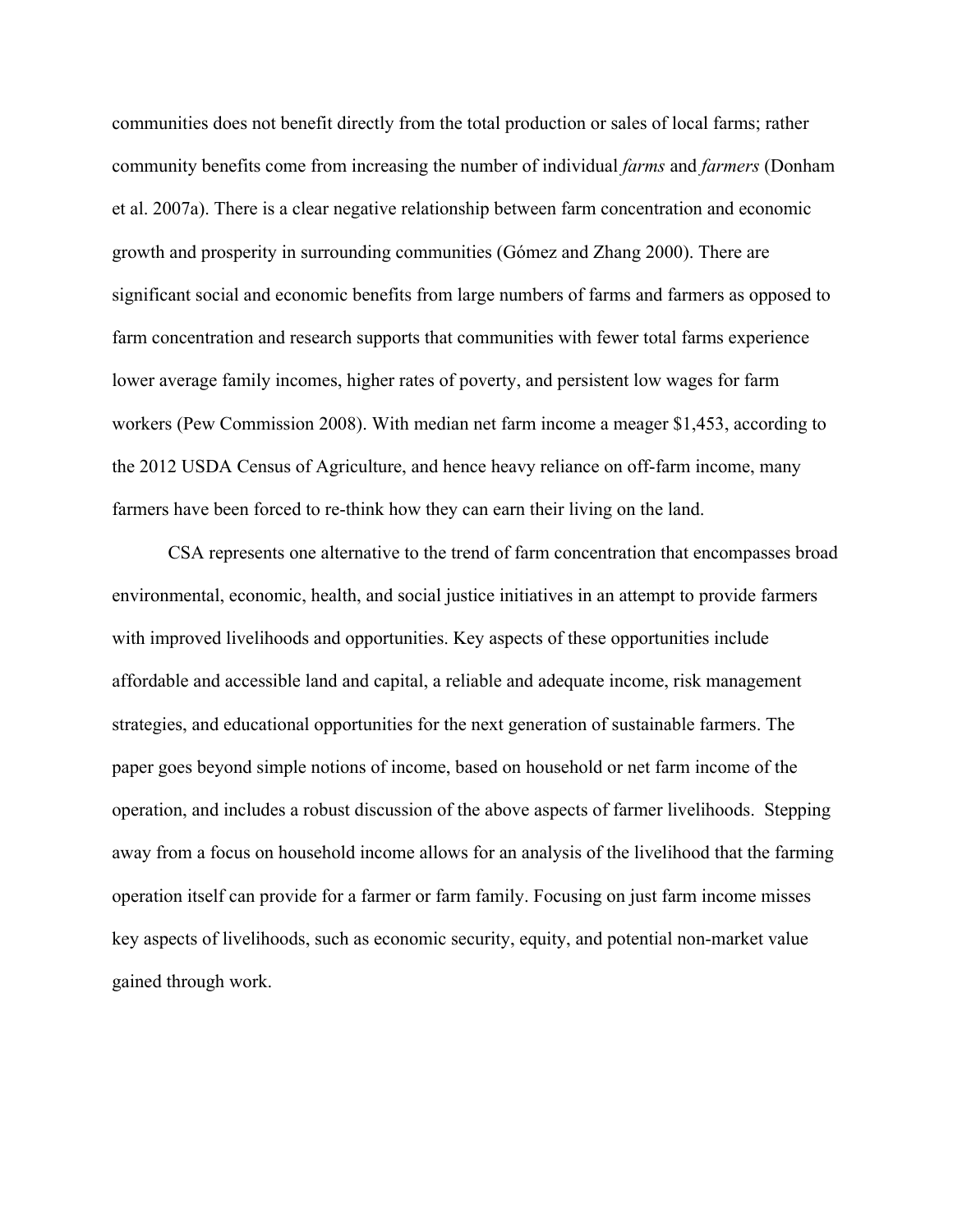#### **4. Methods**

The study area consisted of three counties in western Massachusetts - Franklin, Hampshire, and Hampden counties - which have experienced robust increases in farms offering CSA shares (Schnell 2007). This region is of particular interest because of its long-standing tradition of support for local agriculture and robust faming networks (Donahue et al. 2014). Western Massachusetts is home to the Connecticut River Valley, a region with deep agrarian roots (Clark 1992). The area has historically been used for farming due to its relatively rich and easily tilled soil (Cronon 2011). Today, Massachusetts has a vibrant local food economy, with direct-toconsumer sales accounting for 8.6% of total agricultural sales in 2007, compared to a national average of 0.3%, and second only to Rhode Island at 9.5% (Low and Vogel 2011). The robust local food economy in the study area, coupled with the fact that it is the birthplace of CSA, make the study area of particular interest. If anywhere were to provide a robust enough local food economy to provide livelihoods to CSA farmers, it may be in the study area. To evaluate farmer livelihoods and challenges for CSA farms, qualitative interviews, a quantitative survey, and secondary data sources were utilized. Using local and national level CSA databases, including those of Community Involved in Sustaining Agriculture (CISA 2015), Local Harvest (2014), and the Robyn Van En Center (2015), 47 CSA farms offering a main season vegetable share in the study region were identified. The study focused on main season vegetable shares since these are the primary form of CSA offerings, and allowed for comparison across farms (Lass et al. 2003). Eight farms were excluded from the study for reasons including that the operation had been discontinued, the operation was a learning institution (school), the share offered was not produce-based, or the operation was not the producer of the food it distributed. Thus 39 farms in the study region met the selection criteria for the study.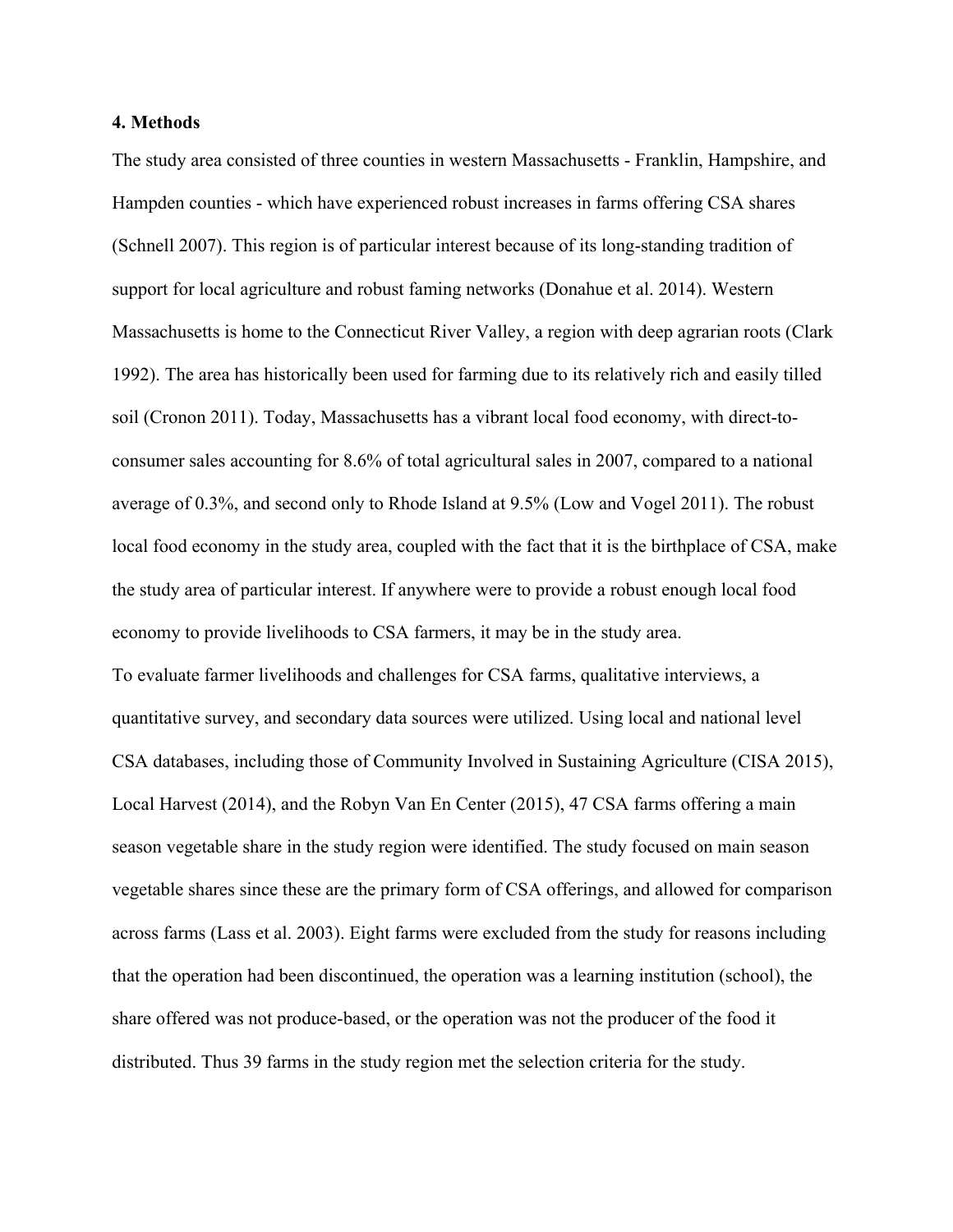Farmers from the 39 farms in the region, which met the criteria, were contacted by telephone and invited to participate in the study. From May to October 2014, 16 in-person semistructured interviews with CSA farmers were conducted, followed by a brief written survey to gather general statistics on the farm and farmer(s). While the response rate for the sample is below 50%, the interviewees covered a breadth of farm sizes and included significant variation across farmer gender, farmer experience, and the duration of the farm's existence. The official role of the interviewees varied. When possible, the interview was conducted with the owneroperated of the farm. Fourteen of the sixteen interviews were conducted with the owner-operator (head farmer), while two of the interviews were conducted with the farm manager. Fourteen of the sixteen interviewees successfully filled out the survey. The surveys included questions on the farming operation, including production methods, sales and income, farm size, and other general statistics. The survey also included questions pertaining to the owner-operator, and up to two farm managers<sup> $4$ </sup> – allowing for the collection of data on farmer characteristics on up to three farmers per farm, providing details on 28 total farmers.

The interviews ranged from thirty minutes to approximately two hours, and were all conducted on the farms. The interviews followed the mental models approach (Morgan 2002), involving open-ended questions followed by probes on specific issues not mentioned in the responses. This method was selected for the exploratory character of this study and by the ability of in-depth interviews to reveal a more nuanced understanding of CSA farmers. All interviews were recorded and transcribed verbatim. NVivo qualitative analysis software was used to code and analyze the data. Data coding was iterative. Contextual information about the interviewees and transcriptions were initially coded using preliminary themes (a priori codes). Emerging

 <sup>4</sup> This follows the methodology used by the United States Department of Agriculture Census.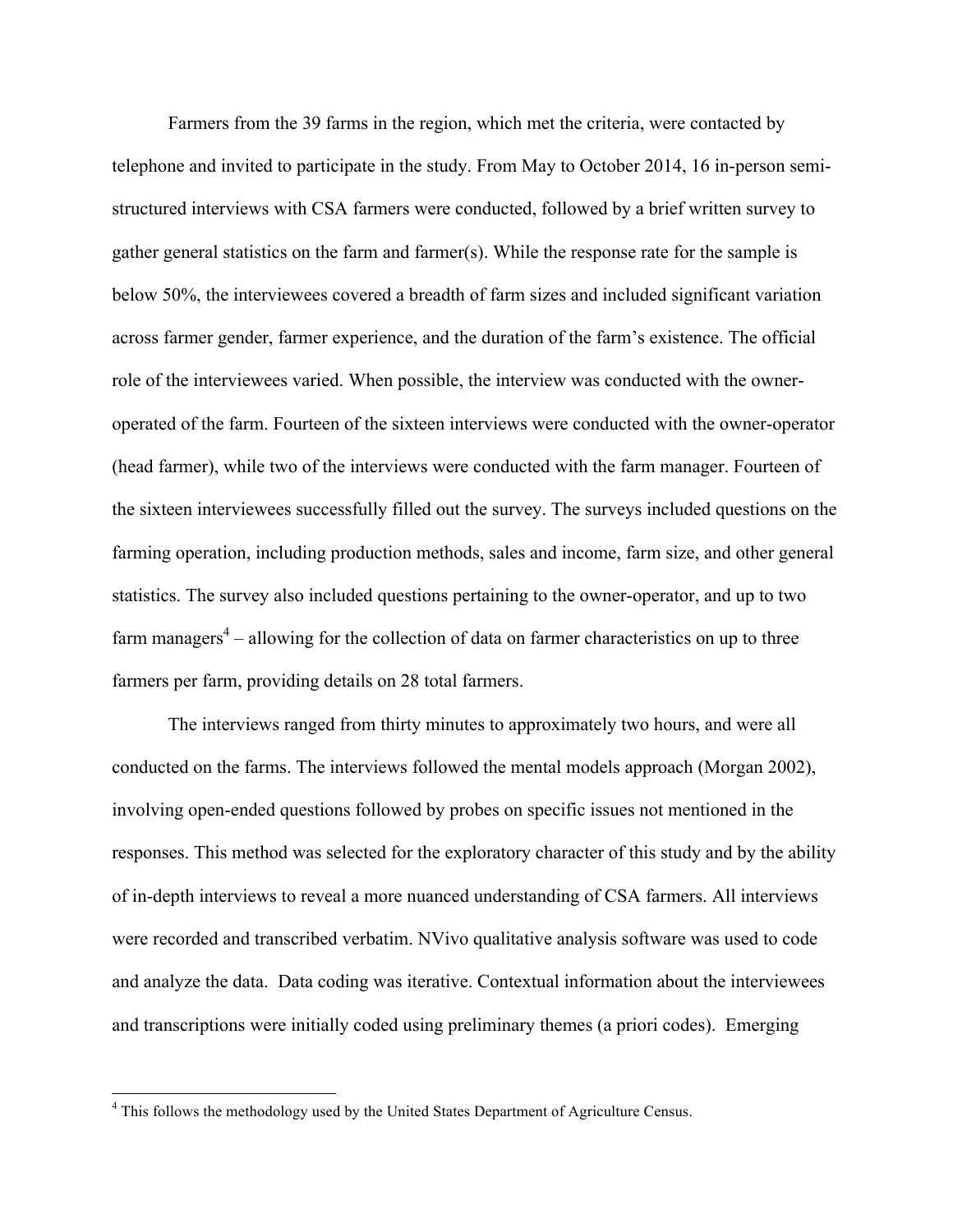patterns and secondary coding were then applied to further identify recurring themes and theoretically important concepts (inductive codes). The survey consisted of 24 quantitative questions about the farm, CSA program, and farmer(s).

#### **5. Are CSA Farms Delivering in Terms of Farmer Livelihoods?**

To assess farmer livelihoods, four categories are examined: affordable and accessible land, working capital, reliable and adequate income, and risk hedging strategies. Farmer livelihoods are complex, as they entails far more than monetary compensation. For instance, equity in the farm can account for a significant part of general compensation, as well as things such as the provisioning of food, transportation (trucks), housing, and other necessities, which the farm may cover. Analyzing and comparing farmer responses on farmer livelihoods lead to the focus on these categories.

#### **5.1 Affordable and accessible land**

Without land, there is no farm. Gone are the days of the Homestead Act where one merely needed to work the land in order to acquire property. Today, access to affordable land is a major hindrance to farmers, stopping many young farmers from entering in farming. As one interviewee explained his vision:

I want farming to be something [the future generations] can do without making a tremendous amount of sacrifices compared to other Americans in terms of how much they work and how much they get paid for doing the work. A big part of that is land access and land affordability. (Farmer #9)

The study aimed to evaluate challenges for farmers in the study region, and understand if the CSA operation had any impact on the affordability or accessibility of land for farmers. In the study area, 79% of CSA farmers owned some or all the land they farmed, while 21% owned none. These findings are consistent with earlier studies of CSA farms, reporting 73% and 79%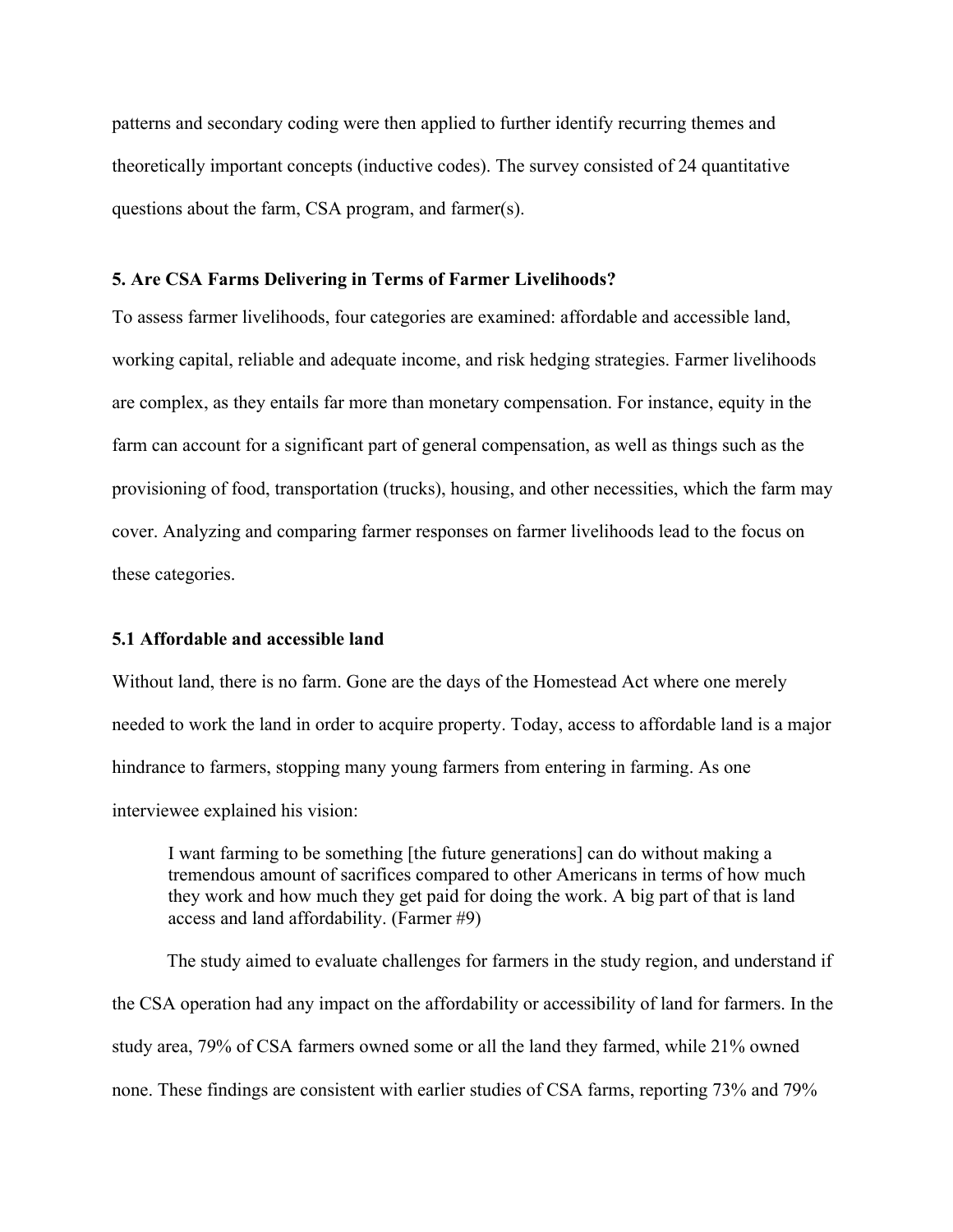ownership rates, respectively, and are in line with USDA averages for all farms (Lass et al. 2003; Strochlic and Shelley 2004). Farmers who were interviewed expressed concern in regards to access to affordable land, with one noting: "The land is very expensive around here. It is not attainable. Even with the programs that help farmers acquire land it is way, way out of our budget" (Farmer #2).

Only 25% of farmers claimed that CSA improved their access to land, yet some farmers expressed:

[CSA] makes it possible for us to grow organically on this land. It makes it so that we can continue to afford leasing land and the landlords can have crops grown on it and are not forced to sell it. (Farmer #14)

While land ownership rates for CSA farms in this study did not differ from USDA averages, interviewees stressed significant concerns over secure long-term tenure rights to the land. Even with limited land needs due the farm's land intensive strategies, 42% of the CSA farmers, including all of the interviewees who leased-in land, were concerned the farm's insecure land tenure status may affect the farm's long-term viability. The farmers discussed how ownership, often financially unattainable for them, is not the only path forward. Rather, farm security relies on "long-term reliable tenure. Other than that, I don't really care if we own it or lease it" (Farmer #9).

To ensure secure tenure rights, two farms in the study area worked with local land trusts.

One farm was able to

reconfigure the ownership arrangement of a lot of the farmland. [The] land trust did a capital campaign and raised a bunch of money so they will buy the real estate and we can pay off our mortgage… in the end we will be paying \$20,000 less per year to the bank than we are currently with the mortgage. Over the years that's a very significant amount of money. To do that capital campaign, we appealed to our CSA membership particularly. (Farmer #9)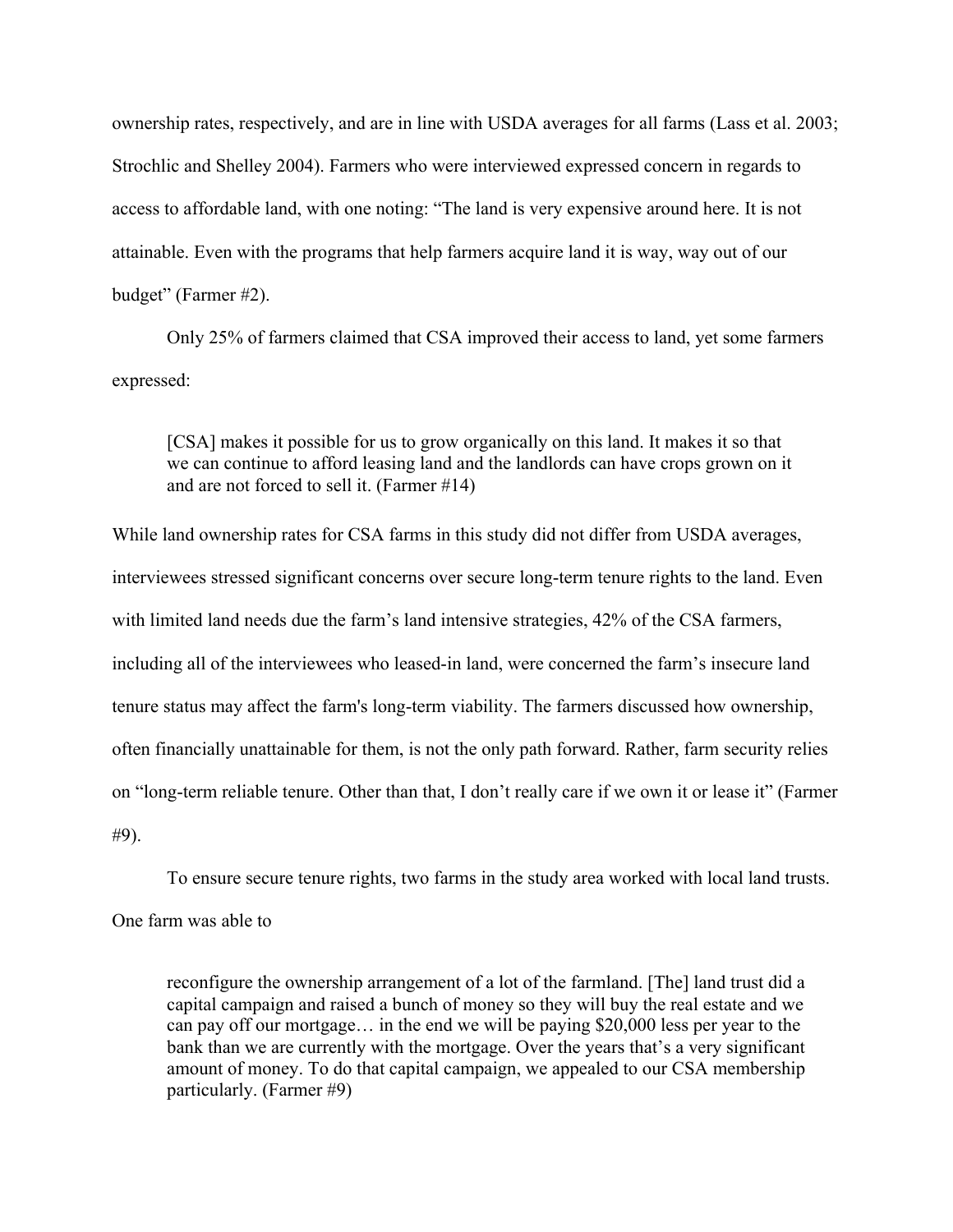The other farm working with a land trust, Simple Gifts Farm, had the following statement on their website:

We are the stewards of the North Amherst Community Farm (NACF), communityowned land preserved in perpetuity for farming. The non-profit NACF brought us in as farmers to ensure that the land remains an organic community farm, a wildlife corridor, and a place for local residents to enjoy nature and walking trails. We run the farm as an ecological unit, integrating vegetable crops and livestock, and connecting our members with their food supply (Simple Gifts Farm 2015).

These two accounts of mutual support between environmental advocates in the community and CSA farms highlight the potential role for functional partnerships amongst stakeholders moving forward.

#### **5.2 Working capital**

According to principle number three outlined above, CSA is intended to provide a viable alternative to traditional debt financing in agriculture. Traditionally, farmers purchase inputs in the winter, and need access to financial resources to secure their seed, fertilizer, tractors, employees, etc. The time lag between input purchases and harvest sales entails a high degree of dependency on the availability of credit. To purchase inputs up-front, farmers generally take out operating loans (Harris and Dillard 2009) which leave the farmer indebted to the bank. Once the harvest is sold, farmers must repay the initial principle borrowed plus interest and fees accumulated.

CSA addresses the need for financing seasonal costs by providing the farmer with a source of non-farm equity capital. By receiving cash up-front through the sale of shares of the harvest months prior to planting, the costs of inputs are covered and interest costs on operating capital can be eliminated. Thus, CSA may improve farmer livelihoods through increased profitability and reduction in the risk associated with carrying large debt loads.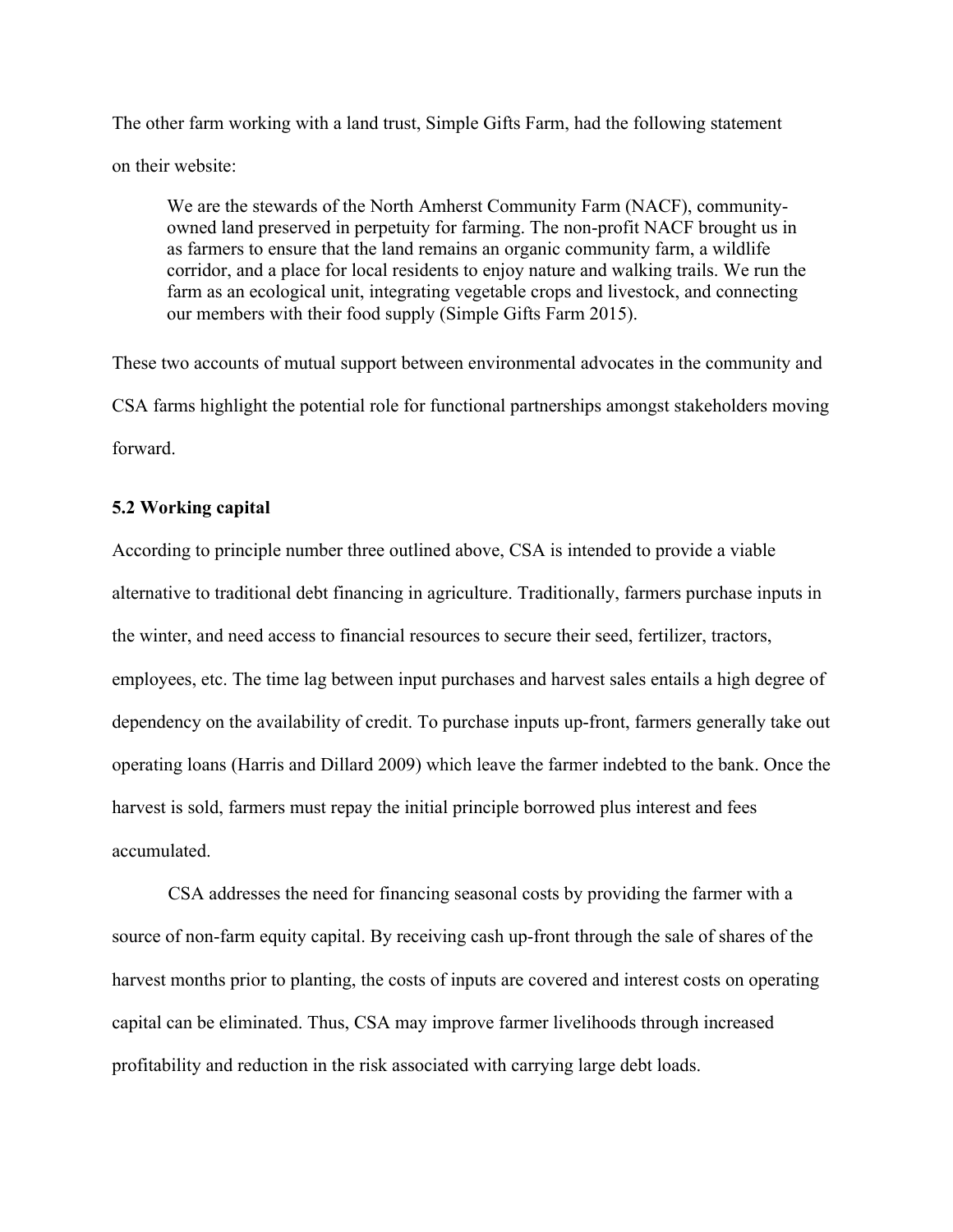To minimize this financial burden, CSA is structured to provide farmers with access to working capital without debt. Rather than the farmer seeking loans from a bank, members provide the necessary working capital for the season *interest-free*. CSA farmers also gain a great deal of financial security "by selling directly to members who have provided the farmer with working capital in advance" (Farmer #1), and therefore the farm knows what their income is prior to the season.

One farmer explained how significant this was for their operation:

one of the big things about CSA is that it redistributes the timing of that income from the end of the season to the beginning so we get by without loans. It's better for the farm (Farmer #2).

By being in debt to their members rather than to a financial institution, the farmer can experience a difficult growing season and remain debt-free, though member retention could be compromised. This working relationship with members relieves the farmer from dependence on financial markets and government programs, providing the farmer with the opportunity to gain greater autonomy.

Evidence from the interviews and surveys strived to understand if the CSA model provided farms with the necessary working capital for the season, thus reducing the reliance of the farm on financial institutions. The results overwhelmingly revealed the important role of CSA in providing farms with the necessary working capital. Farmers discussed how the up-front payments are "a big help" (Farmer #6), while others noted, "the cash flow makes it possible for us to be viable" (Farmer #8).

The vast majority of farmers in the study, 94%, said CSA helped in financing the farming operation. A younger farmer explained "I'd have to take out a large loan to pay for everything" (Farmer #7) without CSA. Despite the financial support from members prior to the growing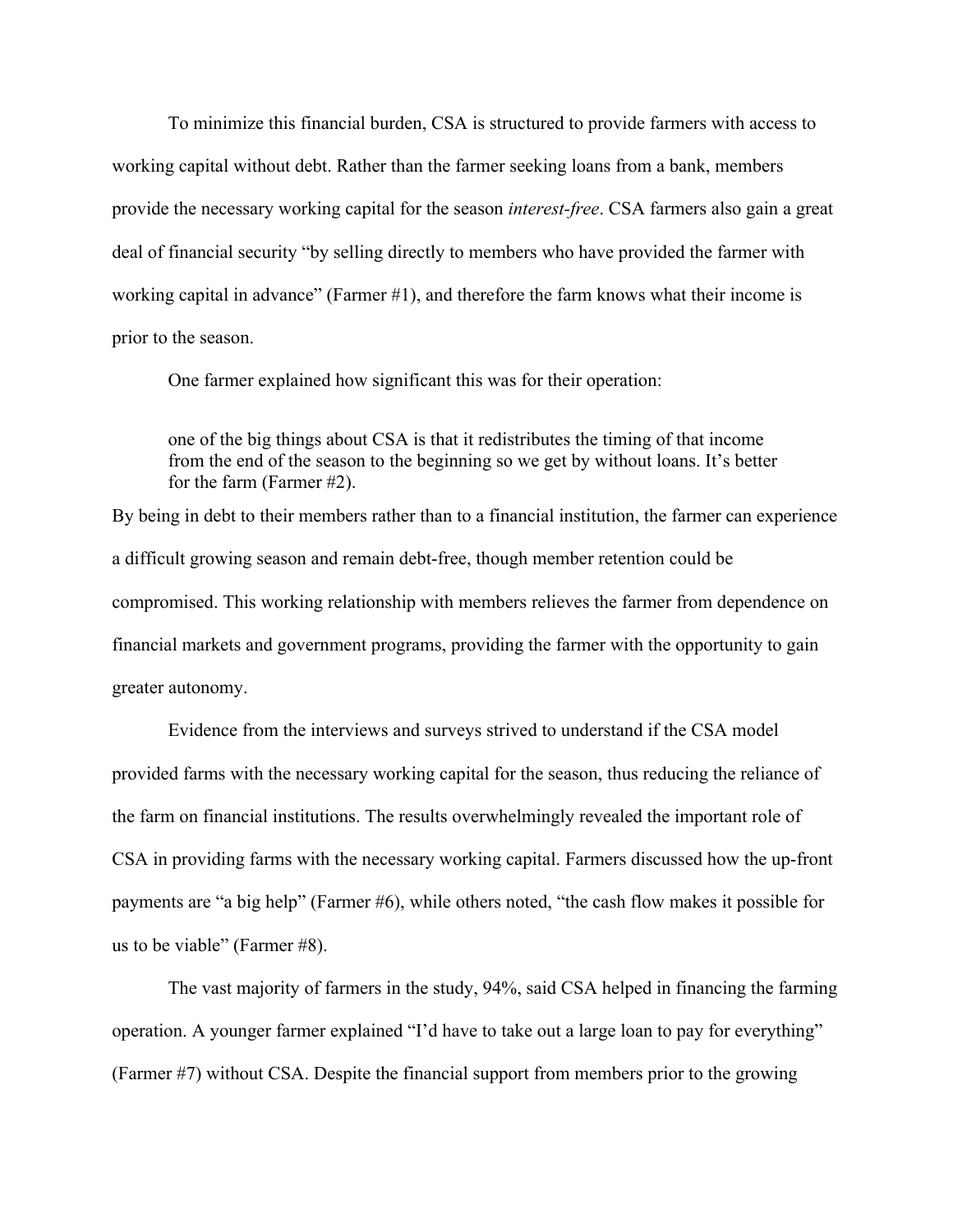season, two farmers continued to take out operating loans. One of these farmers mentioned, "since we started the CSA we haven't had to do that [take out loans] as much" (Farmer #15). Overall in the study area CSA greatly reduced farm reliance on loans, which may bolster financial security and peace of mind. Additionally, this initial support by the community makes "CSA seem like a great model for people who are just getting started and don't have much capital yet" (Farmer #15) and therefore may reduce barriers to entry into farming.

#### **5.3 Reliable and adequate income**

According to principle number two above, CSA aims to provide farmers with a living wage. The model does not rely on the charity of the farmer, providing food to the community for mere pennies, but posits that all CSA farmers deserve dignity through being paid a living wage for their work. This is a clear rejection of the cheap food policies championed in the United States. In addition to a living wage, the nature of CSA provides farmers with vital information about the magnitude and timing of their income in advance of the season, thus reducing much of the uncertainty that is inherent to farming.

Contrary to the founding principles, the study largely found that CSA farmers were not earning an adequate income. Eight-one percent of farmers responded that their full-time farming activities were not securing them a living wage. One of the few farmers who perceived their compensation as adequate (19%) stressed that this was only because of "this great place that my father had started. It was such an amazing opportunity to have all the tools, and the land" (Farmer #6). For the majority of farmers struggling to make ends meet, one interviewee summarized it well in response to the question of earning a living wage, stating, "*Farming is labor of love. You never ever make the amount of hours that you put into it"* (Farmer #15).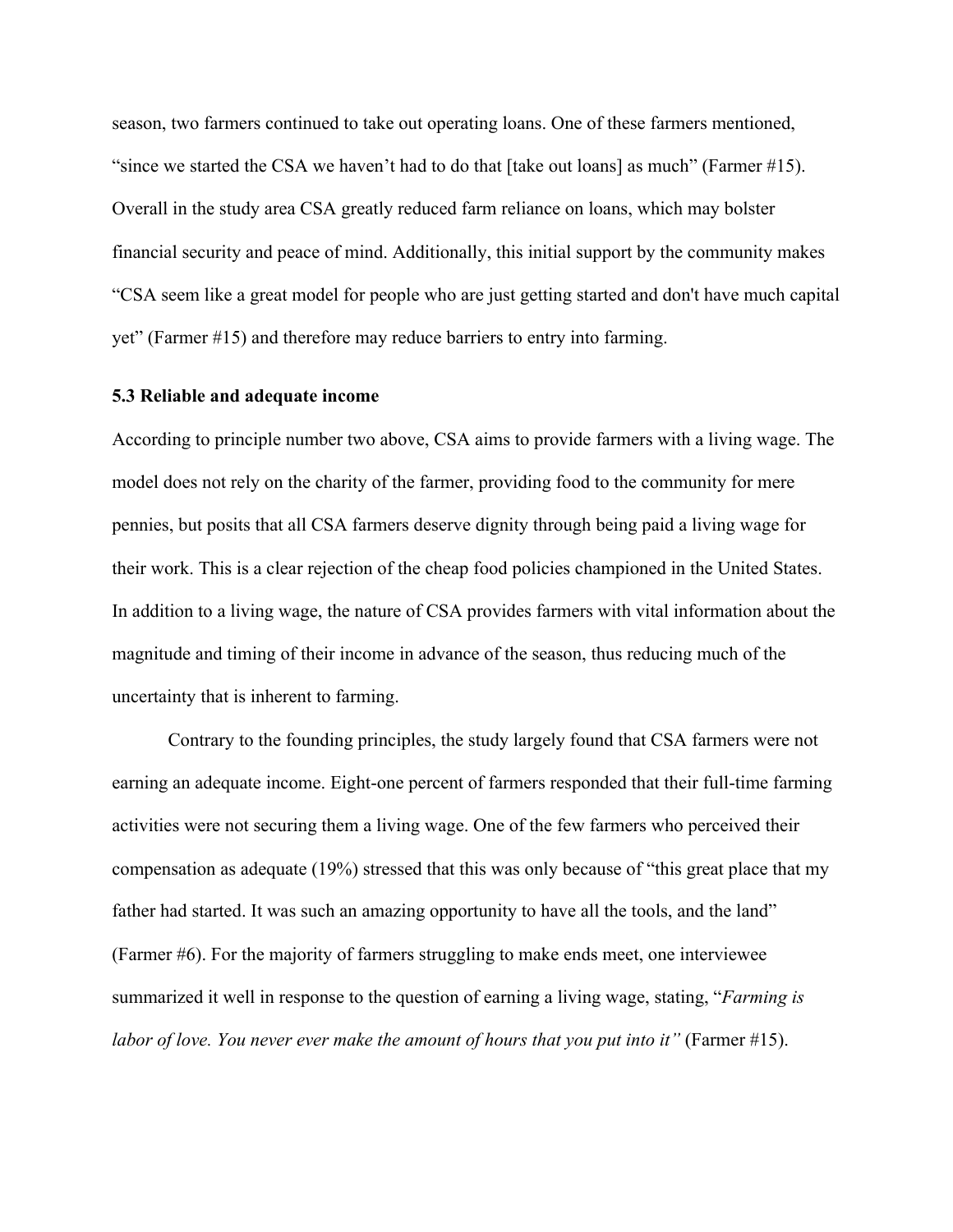A summary of key findings from the survey is presented in table one below. These summary statistics provide insight into how the farm and farmer(s) are fairing.

[Insert Table 1]

While gross farm income averaged \$85,346 in the study area, net farm income was only \$12,044. Certainly that can't provide a living wage, but it is vital to understand CSA statistics through comparisons with other farms. We observe that the CSA farmers in the study region earned an average of 377.5% more *on the farm* than the national average. Additionally, median farm income of CSA farms interviewed was \$1,280 above that reported by the USDA $^5$  (2014).

[Insert Table 2]

In the above table, I compare farms in the study area to the only National CSA study, conducted by Lass et al. (2003). These findings indicate that the farms in the study area are similar to CSA farms across the country. The farms in Lass et al. are slightly larger, have slightly higher share price, and have higher gross and net farm sales. While there is variation in the size of the farm, farm operators have many similarities. For instance, farmers in both of these CSA studies are about fifteen years younger than the average for all farmers across the country, and have about fifteen years less experience. Farms across both studies also grew a similar number of different crops, and tended to report growing with organic methods, but opting out of the

 $<sup>5</sup>$  For the above results, farms in the study area are compared to farms in the 2012 USDA Census whom are</sup> classified as principal farm operator – intermediate farms. This means the farmer's primary job is farming and the farm earns less than \$350,000 in gross cash farm income. All farms in the study area meet these criteria as well.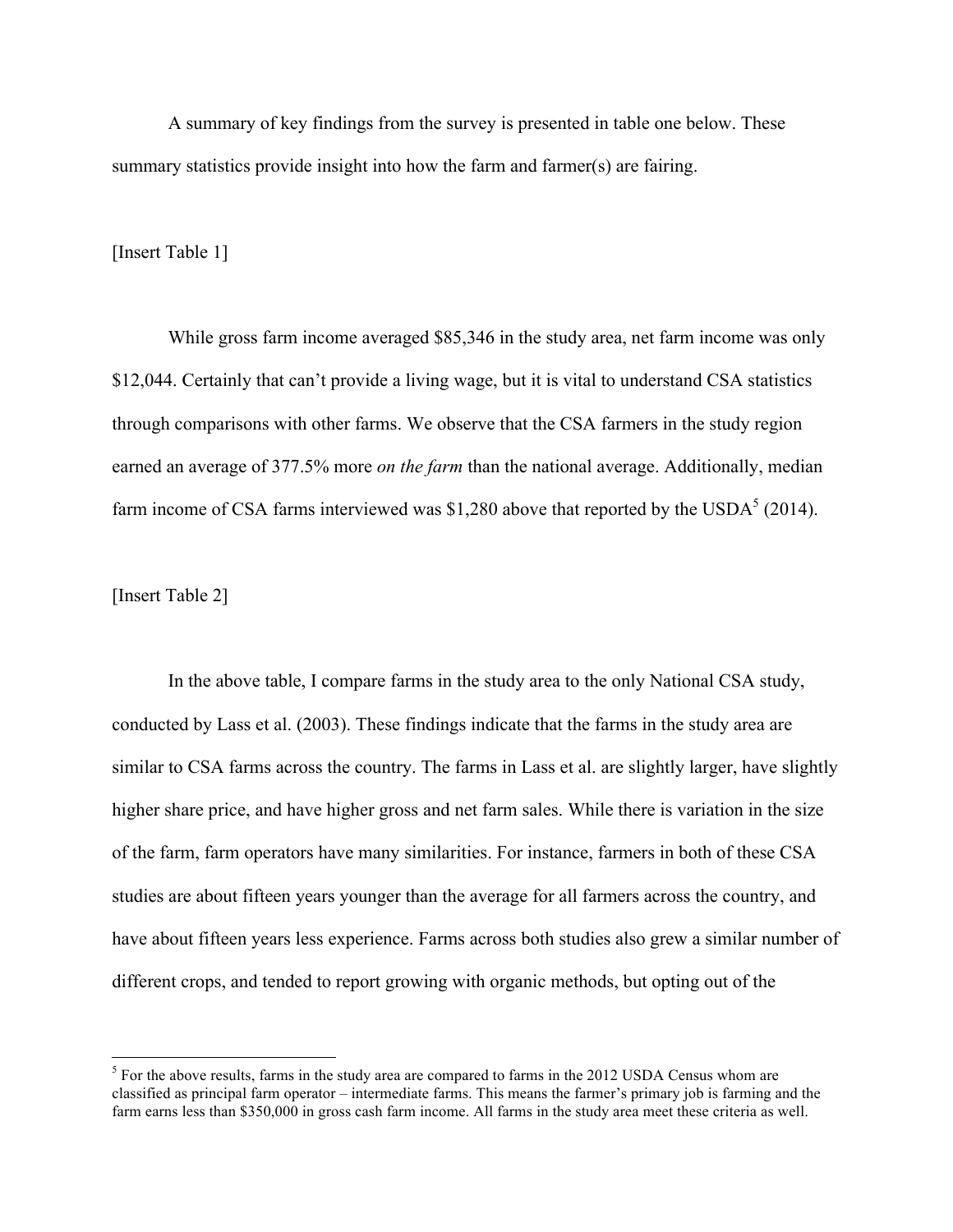certification process. The data from this and previous studies indicate that operating a CSA may indeed assist farmers in earning a higher farm income. However, average income earned on the farm is far from providing a living wage and may result in farm exit regardless of the existence of CSA.

Despite the significant income challenges they face, CSA farms continue to crop up across the nation, with no clear slowdown in sight. Income, although vital to farm survival, is only one aspect of the compensation and overall lifestyle that comes with operating a CSA. One farmer shook off the low monetary compensation, mentioning that people "wouldn't be in this business if you just wanted to make money" (Farmer 8). Another explained, "My wage is my health insurance, my truck, the gas, clothes, and food. That's my wage." (Farmer #7) Another farmer stated,

Money is not very motivating to me. I do it because I want to be outside and work with people…As long as that's there and I can eat and live here, I don't care what I get paid. (Farmer #1)

Other non-monetary rewards included autonomy on the farm, seeing their labor come to fruition, the opportunity to work the land, the unlimited supply of healthy food during the season, joy received from feeding the community and loved ones, and the rewards of educating future farmers. The non-monetary aspect of farmer compensation may be a critical reason for entry and continuation for CSA farmers.

Beyond the non-monetary compensation, farmers also received a guaranteed market for their produce, and thus a guaranteed income stream. CSA farmers noted that they had a fair idea of what their income would be for the season ahead, providing them with some degree of security and the ability to plan accordingly. This was only true for the CSA portion of the farm,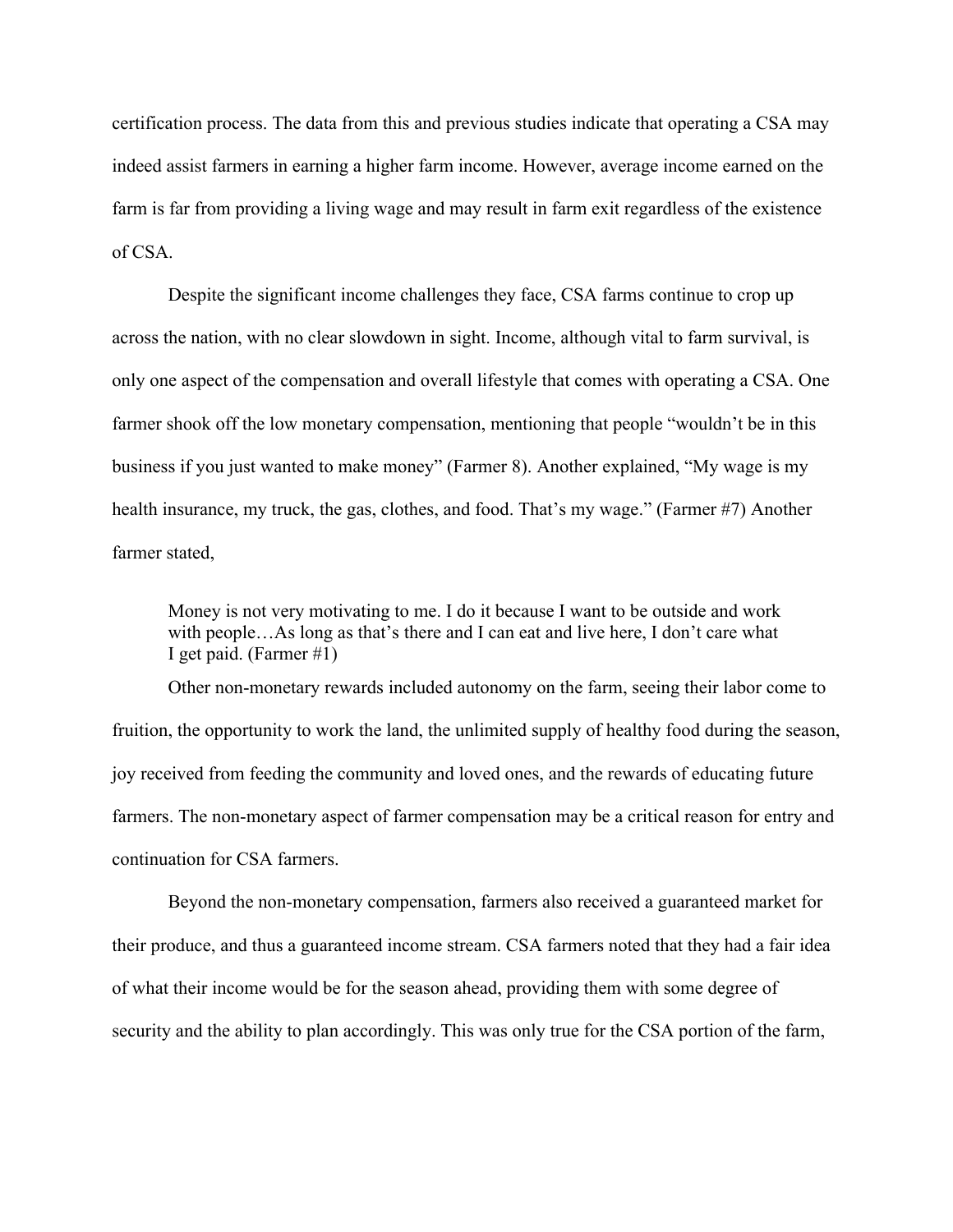and since 88% of farms in the study area sold produce outside the CSA, significant income uncertainty remained.

#### **5.4 Risk hedging**

Within the study area, questions about sharing the risk of the *season,* in other words, what was harvested that year, with members produced a wide range of responses, indicating significant variation exists between CSA farms. One farmer explained, "The way we work, we [farmers] bear the risk." (Farmer #5) This farmer was not comfortable with putting all the risk on the members, and felt obliged to provide for their members. Another explained, "When people sign up, we tell them that they are assuming the risk" (Farmer #13), which provides essential support to the farm for the duration of the season.

In the study area, over two-thirds of farmers believed they shared risk with members, but none viewed the members as taking on all the risk. Different forms of risk sharing with members were exhibited. One farmer explained: "the original idea is that the customer is sharing the risk…But in our case, the customers [are] sharing the risk in terms of what they are going to get." (Farmer #16) Another explained, "we split it [the risk] about 50-50 and they are told up front that if there is a crop failure that they take the risk as well as the farmer." (Farmer #10)

Sharing the risk of the season with farmers may provide members with a sense of satisfaction through supporting their community farm with a needed form of insurance. One farmer provided a vivid example of risk sharing:

It's easy for people to agree to it [risk-sharing] in theory…but it was really put to the test three years ago now. Hurricane Irene came through and pretty much obliterated everything we had. I mean our entire crop field was under water. (Farmer #10)

The farmer, aware of an impending storm, discussed how they "put the word out to members and tons of people showed up and helped us do this mass harvest of everything we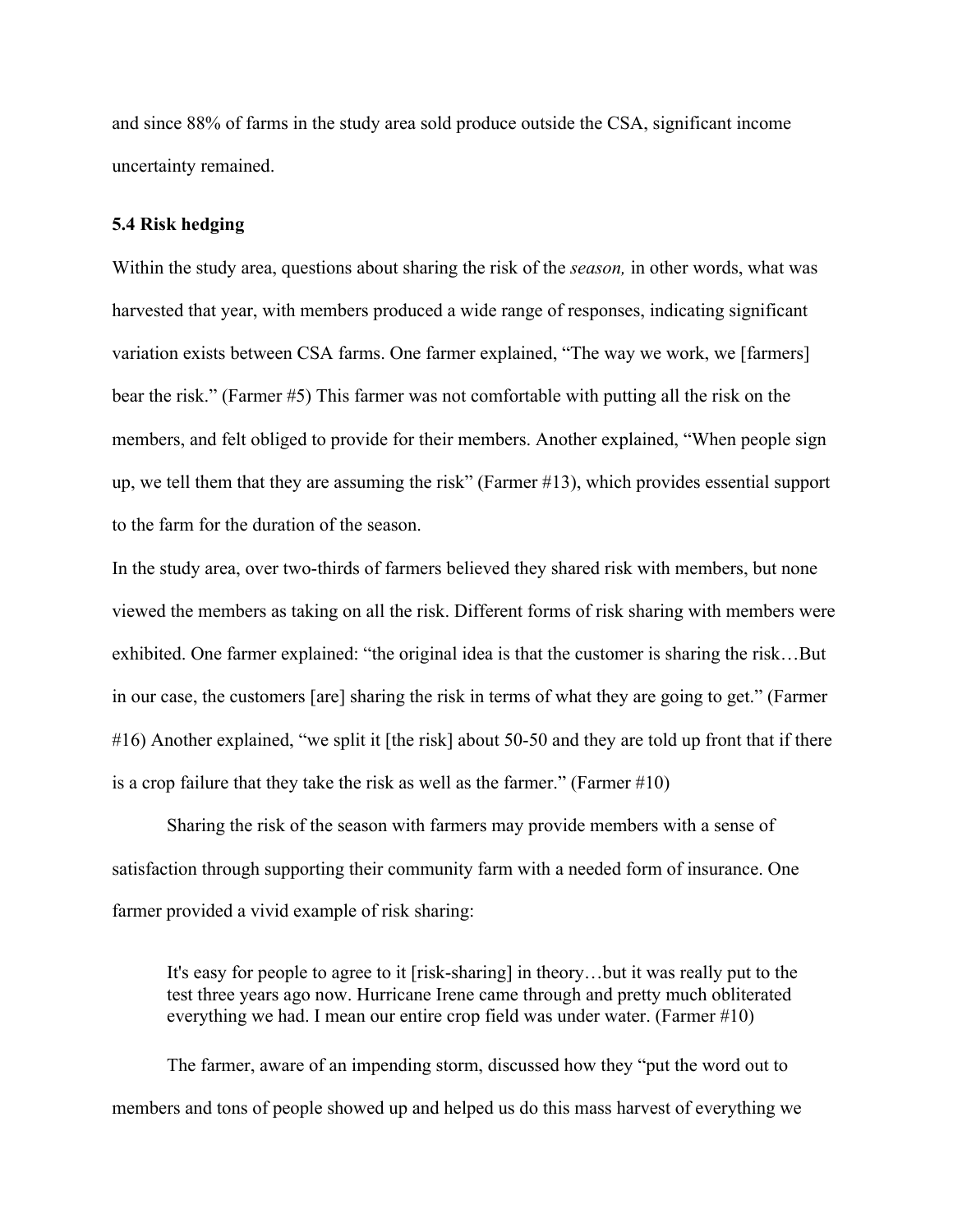could possibly get out of the field." Once the storm hit, the fields were lost for the season, putting the member-farmer relationship to the test. In response to the disaster, the farm "accepted donations from other farms," showing the strength of the local farm community during crisis.

The true challenge lay ahead as the farmer was unsure if members would stick by the farm and understand that disasters such as these were part of farming. "It was interesting...absolutely everyone was very understanding." However, the flood certainly stirred some angst amongst members, as evidenced by the fact that "next year we actually had our biggest drop in membership." But, "that said, there are so many people that have really been steadfast." Despite the disaster the farm quickly recovered and was back to full membership within one year. Although this provided a good example of how CSA supports farmers who do not have other risk-hedging mechanisms, the farmer expressed some frustration, stating, "I mean it is great on the one hand, and on the other I do not always want to have our hand out to the community." (Farmer #10)

While 73% of farmers thought spreading the risk of the season was achieved, no farmers believed the risk of *the farm* itself was shared with the members. That lies squarely on the farmers' shoulders. While principle five clearly outlines the risk of the farm is shared, implying a long-term relationship between the community and farm, the results strongly reject this claim. Instead, short-term risk hedging strategies were achieved through sharing the risk burden with members during the season, but members were not tied to the long run well-being of the farm or farmer(s) as strongly implied by the literature.

Other forms of risk management are also crucial to CSA farm viability. Rather than relying on a small handful of crops, farmers rely on crop diversity to minimize the risk of the farm. This high level of diversification also facilitates long-term crop rotation, which reduces the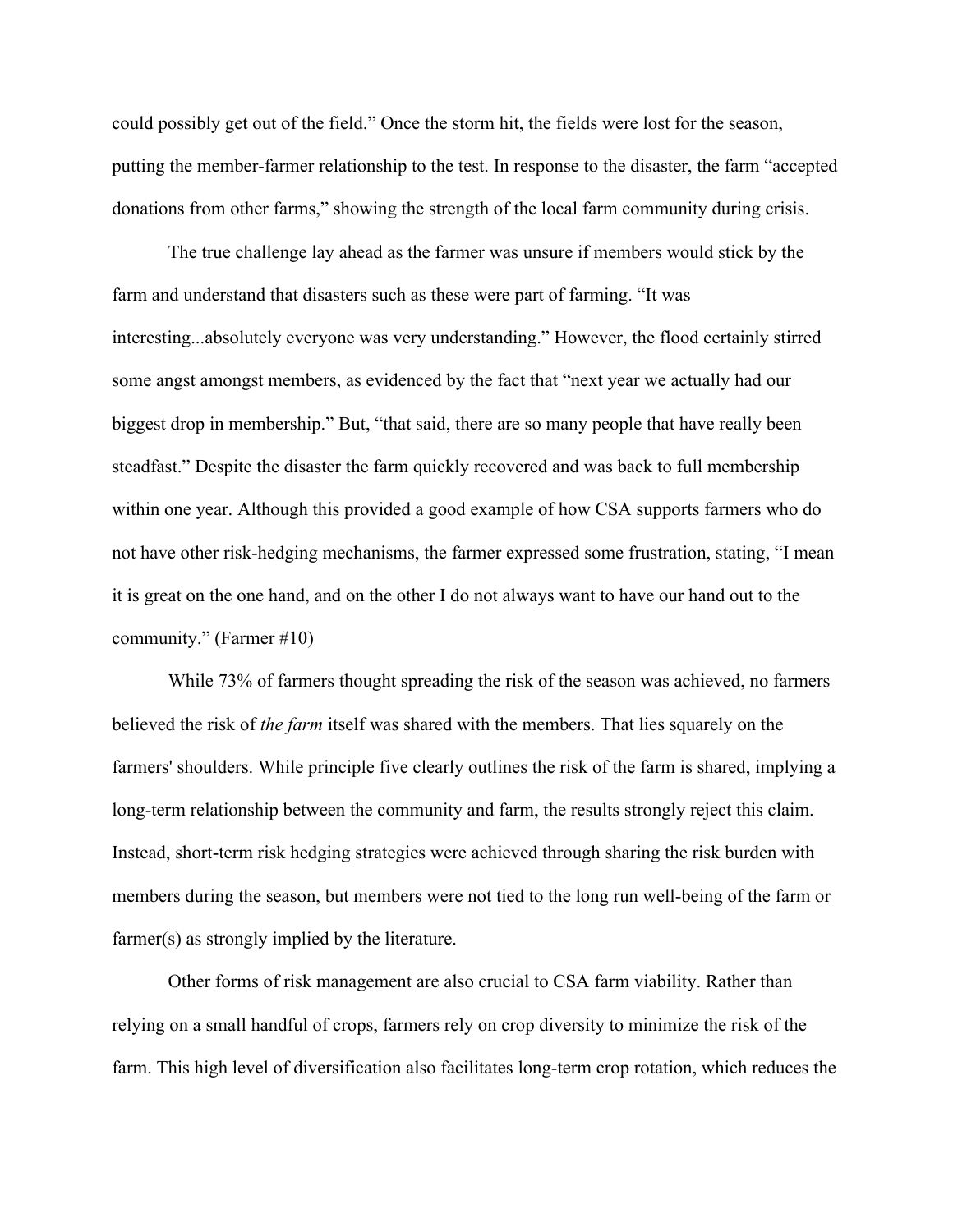risk of crop failure. Crop rotation reduces the risk of competition from weeds and diseases vectored and compounded by plant pathogens, nematodes, fungi and insects. (Magdoff and Van Es 2000). While this high level of diversity is by no means unique to CSA, the structure of CSA can greatly reduce the transaction cost associated with the harvesting and sale of produce for farmers that engage in high-diversity agriculture.

The interviews demonstrated that farmers in the study area indeed used crop diversification as a risk-hedging strategy. Farmers grew an average of 38 different crops and an astonishing 115 varieties. As one farmer explained, "We hedge our bets by diversifying." (Farmer #6) This diversification not only reduces the impact, for instance, of blight, but also has tremendous environmental benefits according to the farmers. Farmers discussed how the biodiversity improved organic matter in the soil, reduced pest infestations, allowing for a reduction in applied external inputs, improved water retention, and sustained the soil. Crop diversity allows farmers to give members "a general list of crops" they may receive during the season. But the farmers make it clear that "there's no guarantee that you're going to get any one of those crops because they [members] have to account for crop failure" (Farmer #3).

#### **6. Discussion**

A key element of civic agriculture and models such as CSA is to ensure fair and adequate livelihoods for farmers. Understanding farmer livelihoods is challenging, but the paper provides first hand accounts from farmers discussing how they manage their challenges in accessing land, handling low wages, and managing the inherently risky aspects of farming. CSA farms cannot be expected to overcome all the challenges that face the modern U.S. farmer. CSA cannot be expected to fix the gross inequalities that are inherent to our current system – ones that lead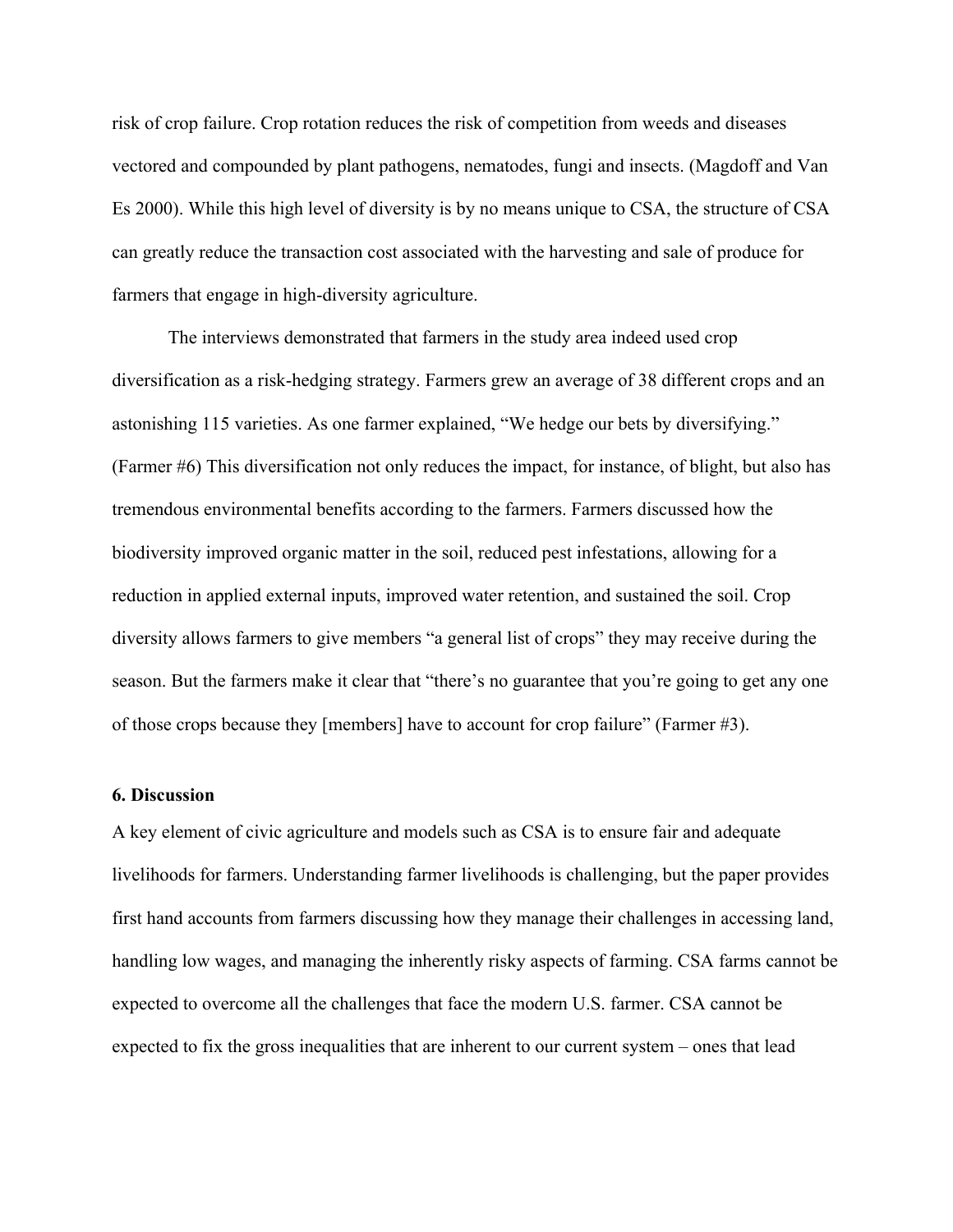among other things to problems of inadequate food access. But in this paper, CSA farmers have discussed how the structure of the CSA arrangement is helping to improve their livelihoods.

CSA is incrementally improving farmer livelihoods through the provision of working capital to the farmer. This cash flow, supported by their community members, made it possible for many of the farmers in the study to keep working the land and promoted access to farming by reducing financial barriers to entry. While the number of farms and farmers across the U.S. continues to decline (USDA NASS 2014), CSA farms and farmers are booming. More empirical work is needed to understand what aspects of CSA are attracting new and young farm entrants, but farmers in the study area were clear that the reduction, and in some cases elimination, of farmer reliance on financial institutions directly enhanced their profitability, ability to farm, and livelihoods.

In the interviews, farmers focused on the adequacy of income to meet their basic needs and reliability of the income CSA provided. In general, non-CSA farmers grow one, or at most a handful of commodity crops, which they typically sell all at once post-harvest. Since CSA farmers sell shares of the harvest in advance, they know what their income will be (at least the portion generated by the CSA portion of their farm). This guaranteed income seemed to put much of the farmer's worries to rest.

But were the incomes adequate? As discussed above, incomes fall far short of median wages in the U.S., although mean and median CSA farmer income substantially exceed those for all U.S. farms. These findings are promising, especially in light of the fact that non-CSA farmers rely on agricultural subsidies for a significant portion of their income (Peterson 2009), yet these subsidies were virtually non-existent for CSA farmers. Two primary concerns farmers raised pertaining to income were market concentration and falling prices. While limited data on both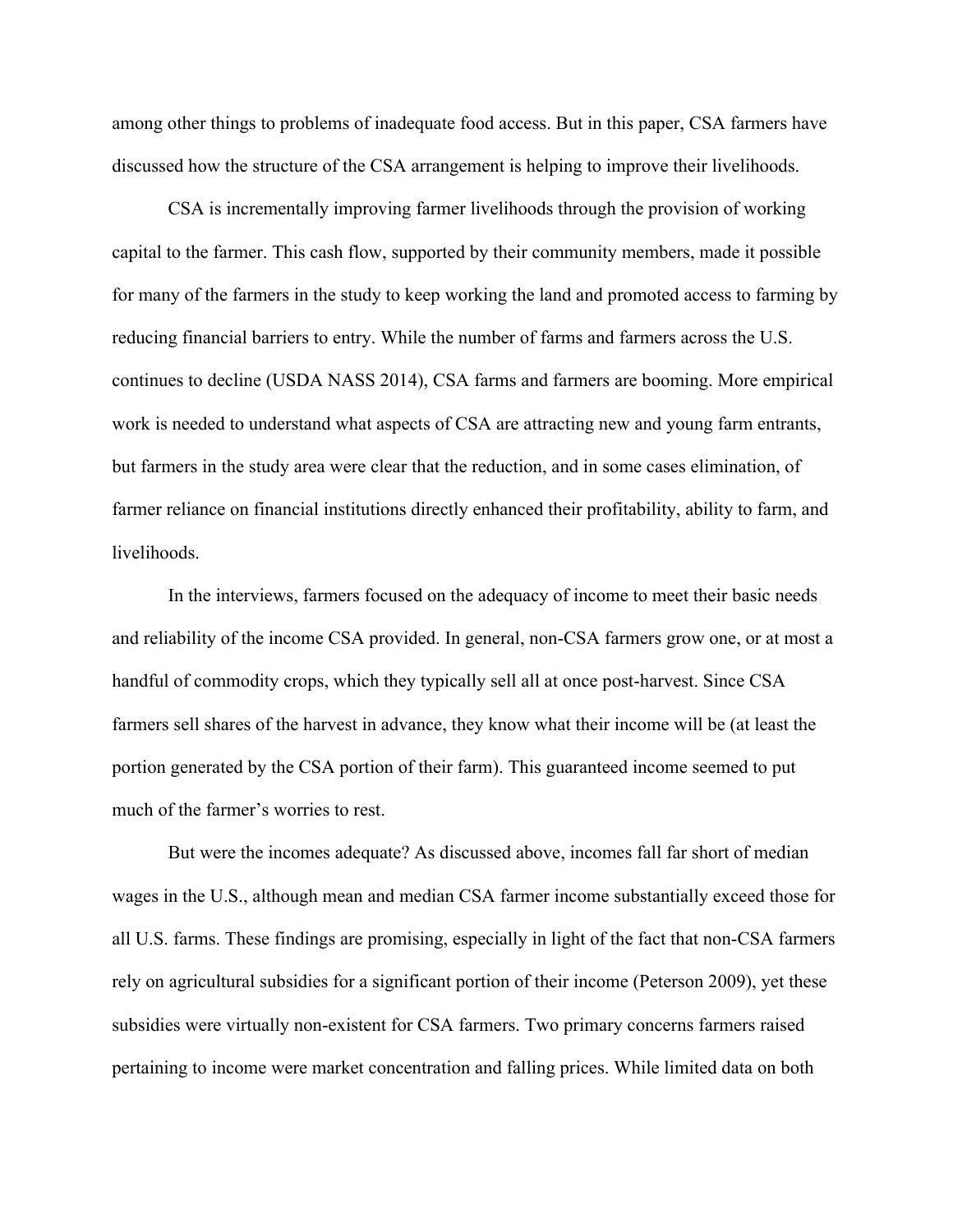issues exist, some farmers discussed how they struggled to sell all of their CSA shares, and thus had to rely on farmers' markets or wholesale. Farmers in the study stated that share prices today are on average less than half what early CSA were able to charge. Building on synergistic relationships between CSA farms and regional consumers through government support (Beckie et al. 2012) could have a modest, yet positive impact on farmers bottom line.

CSA appears to be helping farmers achieve improved livelihoods, providing them with higher incomes and a viable path to hedge risk. CSA and other forms of civic agriculture promote economic development in ways commodity agriculture cannot (Lyson and Guptill 2004). Both the financial and non-market forms of compensation to CSA farmers are vital to their livelihoods. They are opting into farming, not being forced into it. The CSA model is opening doors by offering a structure where farmers can obtain a livelihood, though financially meager, on small, diversified farms.

#### **7. Conclusion**

Many hopes are being placed on CSA farms in the journey to develop a more sustainable agriculture system. In this paper I explore the potential of CSA farms to provide viable livelihoods for farmers – in their own words. To summarize, I found that CSA farmers in the study area had higher gross and net farm incomes than non-CSA farms across the country and in the study region. While this was far below median income in the United States, farmers themselves described the added benefits that come with CSA farming, and AFNs in general, including: community building, ecosystem services, food provision and education.

This paper has made a first attempt at analyzing CSA farmer livelihoods in the farmers' own words through analyzing interviews and questionnaires in the Pioneer Valley of Massachusetts. Much future work is needed to understand better the ability of CSA and other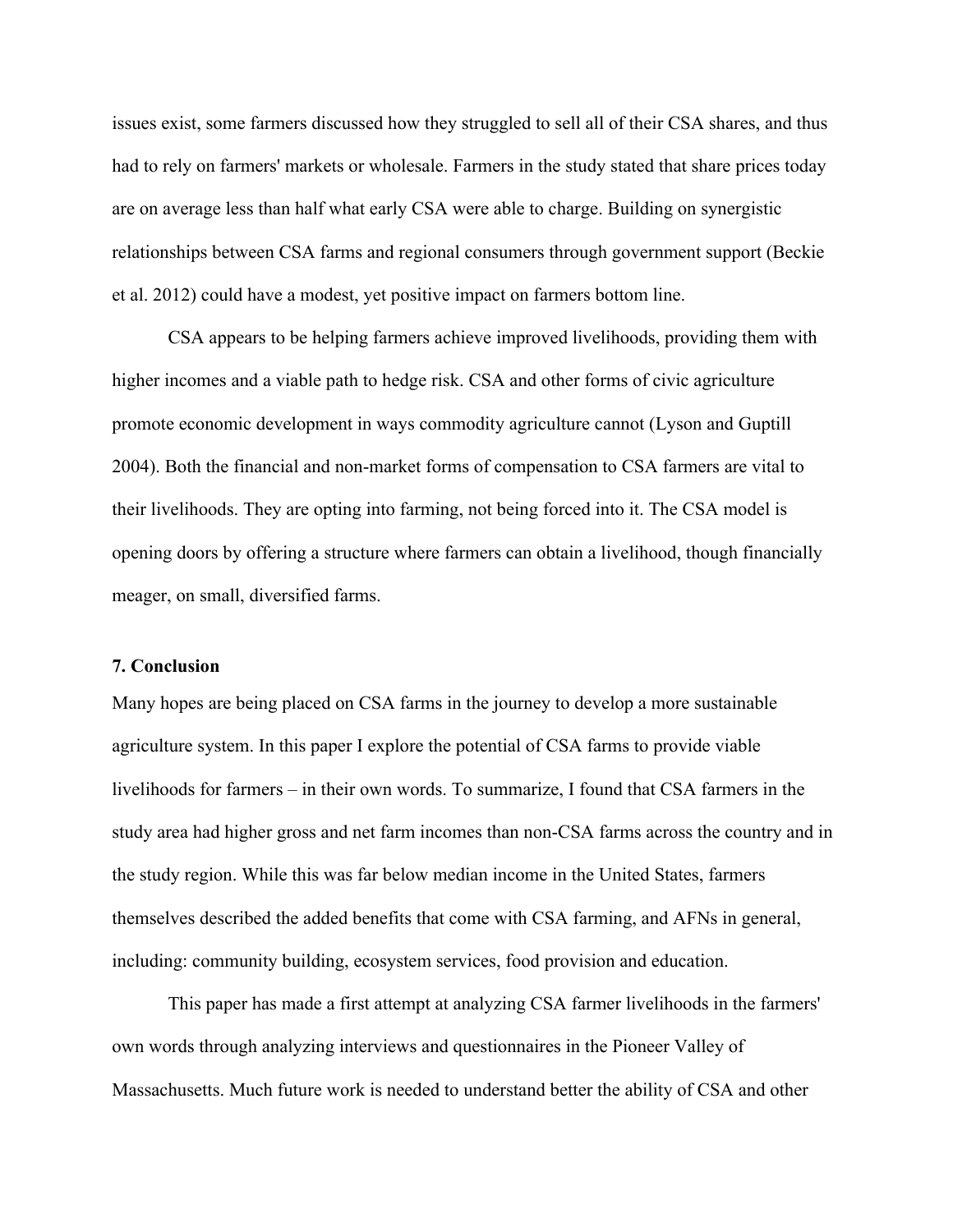AFNs to provide opportunities for fair and equitable farmer livelihoods. Since this study was relatively small in size, and located in a hub of local food and CSA activity, it may offer a betterthan-average case scenario. To expand the study, a CSA farmer survey, similar to what Lass et al. conducted over a decade ago is needed. While the USDA Census of Agriculture provides some statistics on CSA farms, the data cannot get at questions of farmer livelihoods beyond net farm income. A national study to observe regional variation in net farm income and CSA viability would be beneficial to policymakers and farmers. Given that this paper was trying to unpack farmer income in the farmers' own views, the in-depth interviews in a single geographical location was in order. Moving forward, if CSA farms are to play a role in a transition to a more sustainable food economy, improving farmer livelihoods needs to be central to the discussion.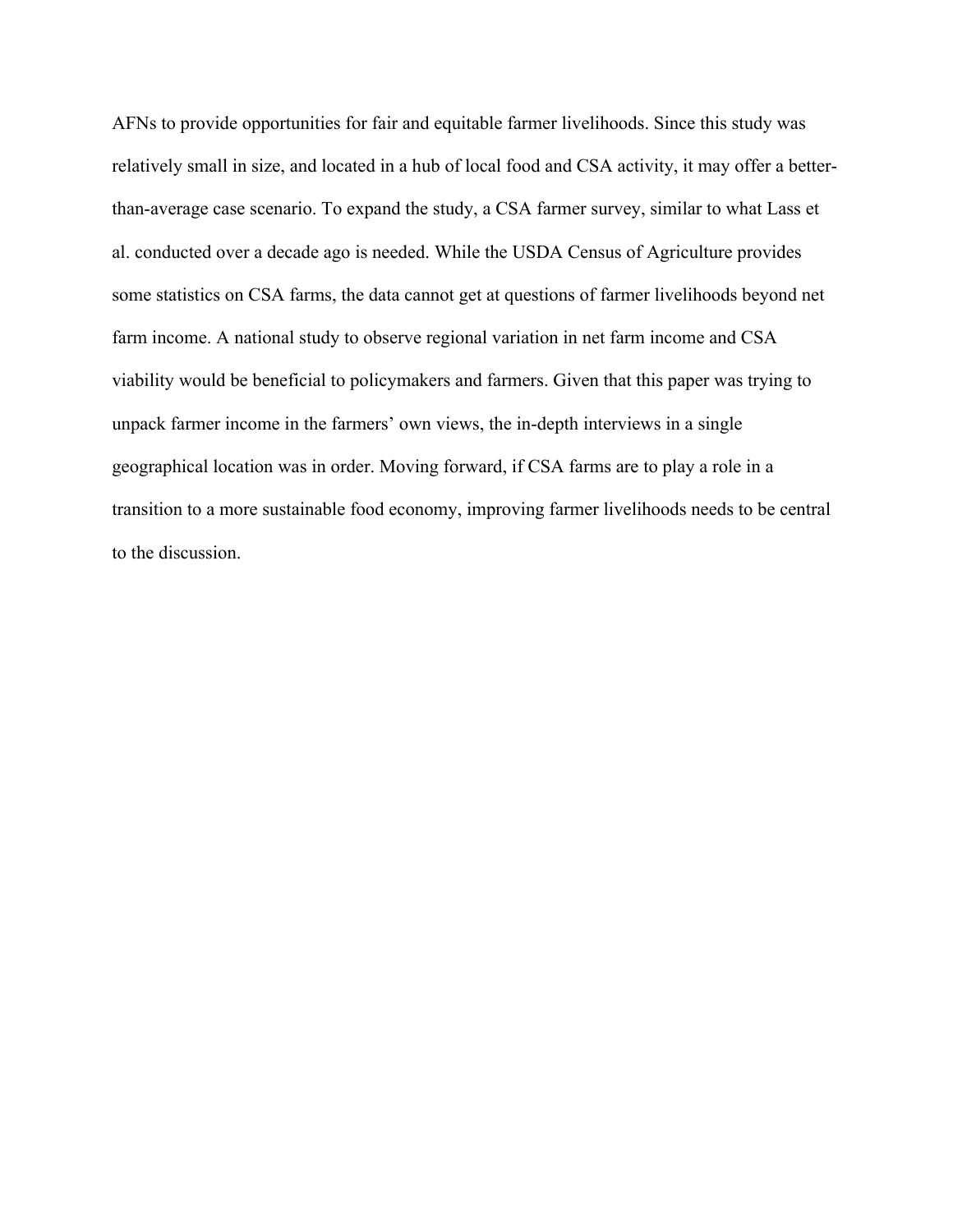#### **References**

- Adam, Katherine L. 2006. *Community supported agriculture*. ATTRA-National Sustainable Agriculture Information Service.
- Adamopoulos, Tasso, and Diego Restuccia. 2014. The size distribution of farms and international productivity differences. *The American Economic Review* 104 (6):1667- 1697.
- Ahearn, M, and D Newton. 2009. Beginning farmers and ranchers (Economic Information Bulletin No. 53). *Retrieved from USDA Economic Research Service website:* http://www*. ers. usda. gov/publications/eib-economic-informationbulletin/eib53. aspx*.
- Association, Japan Organic Agriculture. 1993. "Teikei" system, the producer-consumer copartnership and the Movement of the Japan Organic Agriculture Association. http://www.joaa.net/english/teikei.htm - ch3-1. Accessed 11/06 2014.
- Beckie, Mary A, Emily Huddart Kennedy, and Hannah Wittman. 2012. Scaling up alternative food networks: farmers' markets and the role of clustering in western Canada. *Agriculture and Human Values* 29 (3):333-345.
- Bennett, Courtney Field. 2009. REEVALUATING THE COMMUNITY-BUILDING POTENTIAL OF COMMUNITY SUPPORTED AGRICULTURE (CSA): A CASE STUDY OF THE. Washington State University.
- Briggeman, Brian C, Charles A Towe, and Mitchell J Morehart. 2009. Credit constraints: their existence, determinants, and implications for US farm and nonfarm sole proprietorships. *American Journal of Agricultural Economics* 91 (1):275-289.
- CISA. 2015. http://www.buylocalfood.org/. Accessed 12/11/2015.
- Clark, Christopher. 1992. *The roots of rural capitalism: Western Massachusetts, 1780-1860*. Cornell University Press.
- Cone, Cynthia Abbott, and Andrea Myhre. 2000. Community-supported agriculture: A sustainable alternative to industrial agriculture? *Human organization* 59 (2):187-197.
- Cooley, Jack P, and Daniel A Lass. 1998. Consumer benefits from community supported agriculture membership. *Review of Agricultural Economics* 20 (1):227-237.
- Cronon, William. 2011. *Changes in the land: Indians, colonists, and the ecology of New England*. Macmillan.
- Curtin, Julie Farrell, and Lance Bocarsly. 2008. CLTs: A Growing Trend in Affordable Home Ownership. *Journal of Affordable Housing & Community Development Law*:367-394.
- Deininger, Klaus, and Derek Byerlee. 2012. The rise of large farms in land abundant countries: Do they have a future? *World development* 40 (4):701-714.
- DeLind, Laura B. 2003. Considerably more than vegetables, a lot less than community: The dilemma of community supported agriculture. *Fighting for the farm, ed. J. Adams*:192- 206.
- DeLind, Laura B. 2011. Are local food and the local food movement taking us where we want to go? Or are we hitching our wagons to the wrong stars? *Agriculture and Human Values* 28 (2):273-283.
- DeMuth, Suzanne. 1993. Defining community supported agriculture. *National Agricultural Library, September*.
- DeMuth, Suzanne. 2008. *Community Supported Agriculture: An Annotated Bibliography and Resource Guide*. DIANE Publishing.
- Donahue, Brian, Joanne Burke, Molly Anderson, Amanda Beal, Tom Kelly, Mark Lapping, Hannah Ramer, Russell Libby, and Linda Berlin. 2014. A New England Food Vision.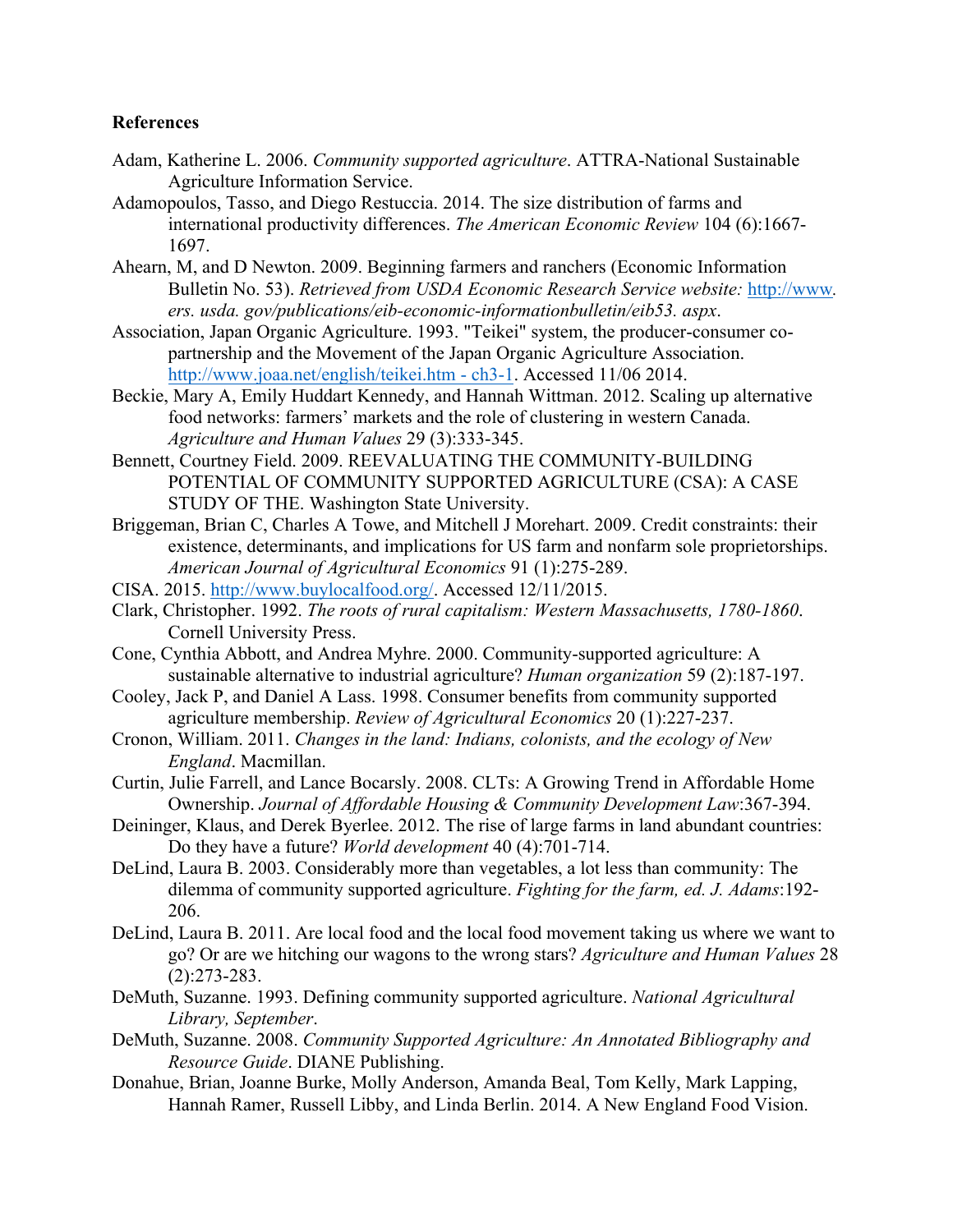- Donham, Kelley J, Steven Wing, David Osterberg, Jan L Flora, Carol Hodne, Kendall M Thu, and Peter S Thome. 2007a. Community health and socioeconomic issues surrounding concentrated animal feeding operations. *Environmental health perspectives*:317-320.
- Dudley, Kathryn Marie. 2000. *Debt and dispossession: Farm loss in America's heartland*. University of Chicago Press.
- Galt, R, Libby O'Sullivan, Jessica Beckett, and C Hiner. 2012. Community supported agriculture is thriving in the Central Valley. *California Agriculture* 66 (1):8-14.
- Gómez, Miguel I, and Liying Zhang. 2000. Impacts of concentration in hog production on economic growth in rural Illinois: An econometric analysis. In *American Agricultural Economics Association annual meeting in Tampa, Florida*.
- Groh, Trauger, and Steven McFadden. 1997. *Farms of tomorrow revisited: community supported farms-farm supported communities*. Biodynamic Farming and Gardening Association.
- Harris, J Michael, and John Dillard. 2009. *The debt finance landscape for US farming and farm businesses*. US Department of Agriculture, Economic Research Service.
- Henderson, Elizabeth, and Robyn Van En. 2007. *Sharing the harvest: a citizen's guide to Community Supported Agriculture*. Chelsea Green Publishing.
- Horrigan, Leo, Robert S Lawrence, and Polly Walker. 2002. How sustainable agriculture can address the environmental and human health harms of industrial agriculture. *Environmental health perspectives* 110 (5):445.
- Kelvin, Rochelle. 1994. *Community supported agriculture on the urban fringe: Case study and survey*. Metro-Farmer-Networks, Rodale Institute Research Center.
- Key, Nigel, and Michael J Roberts. 2006. Government payments and farm business survival. *American Journal of Agricultural Economics* 88 (2):382-392.
- Lamb, Gary. 1994. Community supported agriculture. *Threefold Review* 11:39-43.
- Lass, Daniel A, Nathalie Lavoie, and Robert T Fetter. 2005. Market power in direct marketing of fresh produce: Community supported agriculture farms. *Department of Resource Economics Working Papers* 2005.
- Lass, Daniel, Ashley Bevis, GW Stevenson, John Hendrickson, and Kathy Ruhf. 2003. Community supported agriculture entering the 21st century: Results from the 2001 national survey. *Amherst, MA: Dept. of Resource Economics, University of Massachusetts*.
- Local Harvest. 2014. LocalHarvest real food, real farmers, real community. http://www.localharvest.org/. Accessed 3/20/2014 2014.
- Low, Sarah A, and Stephen Vogel. 2011. *Direct and intermediated marketing of local foods in the United States*. US Department of Agriculture, Economic Research Service.
- Lyson, Thomas A, and Amy Guptill. 2004. Commodity agriculture, civic agriculture and the future of US farming. *Rural Sociology* 69 (3):370-385.
- MacDonald, James Michael, Penni Korb, and Robert A Hoppe. 2013. *Farm Size and the Organization of US Crop Farming*. US Department of Agriculture, Economic Research Service.
- Magdoff, Fred, and Harold Van Es. 2000. *Building soils for better crops*. Sustainable Agriculture Network Beltsville.
- McFadden, Steven. 2008. The history of community supported agriculture part II: CSA's world of possibilities.
- Morgan, Millett Granger. 2002. *Risk communication: A mental models approach*. Cambridge University Press.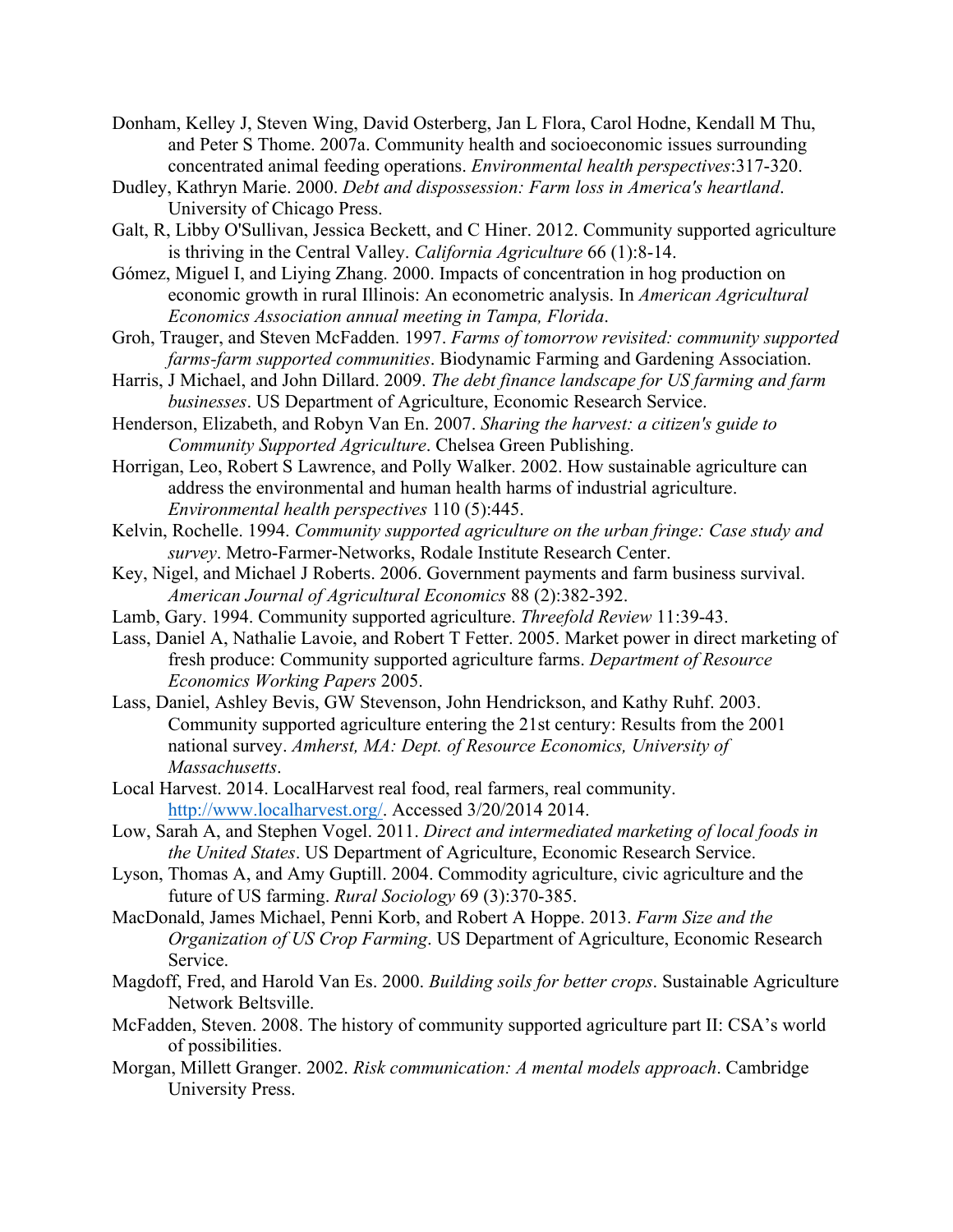- NASS, USDA. 2007. Census of agriculture. *US Department of Agriculture, National Agricultural Statistics Service, Washington, DC*.
- Nehring, Richard, Charles Barnard, David Banker, and Vince Breneman. 2006. Urban influence on costs of production in the Corn Belt. *American Journal of Agricultural Economics* 88 (4):930-946.
- O'Donoghue, Erik. 2011. The Changing Organization of U.S. Farming. In *Economic Information Bulletin*. USDA ERS: USDA.
- Oberholtzer, Lydia. 2004. Community supported agriculture in the Mid-Atlantic Region. http://www.smallfarmsuccess.info. Accessed.
- Peterson, E Wesley F. 2009. *A billion dollars a day: the economics and politics of agricultural subsidies*. John Wiley & Sons.
- Pew Commission. 2008. Putting meat on the table: Industrial farm animal production in America. *Baltimore, MD: Johns Hopkins Bloomberg School of Public Health*.
- Ramey, Elizabeth A. 2014. Farm Subsidies and Technical Change: State-Mediated Accumulation in US Agriculture. *Rethinking Marxism* 26 (4):472-489.
- Rasmussen, Wayne D. 1976. Technology and American Agriculture: A Historical View. In *Technology Assessment: Proceedings of an ERS Workshop*.
- Rasmussen, Wayne David, Gladys L Baker, and James S Ward. 1976. *A short history of agricultural adjustment, 1933-75*. Economic Research Service United States Department of Agriculture
- Ritchie, Mark, and Kevin Ristau. 1986. US farm policy. *World Policy Journal* 4 (1):113-134.
- Robyn Van En Center. 2015. http://www.wilson.edu/robyn-van-en-center. Accessed 12/10/15.
- Schnell, Steven M. 2007. FOOD WITH A FARMER'S FACE: COMMUNITY SUPPORTED AGRICULTURE IN THE UNITED STATES. *Geographical Review* 97 (4):550-564.
- Simple Gifts Farm. 2015. About North Amherst Community Farm. http://www.simplegiftsfarmcsa.com/NACF.cfm. Accessed 12/2/2015.
- Strochlic, Ron, and Crispin Shelley. 2004. Community Supported Agriculture in California, Oregon and Washington: Challenges and Opportunities. *Davis, CA: California Institute for Rural Studies*.
- Tegtmeier, Erin, and Michael Duffy. 2005. Community supported agriculture (CSA) in the Midwest United States: A regional characterization. Ames, IA: Leopold Center for Sustainable Agriculture.
- Tubene, Stephan, and James Hanson. 2002. The wholesale produce auction: An alternative marketing strategy for small farms. *American journal of alternative agriculture* 17  $(01):18-23.$
- USDA. 2014. Community Supported Agriculture. http://www.nal.usda.gov/afsic/pubs/csa/csa.shtml. Accessed 3,20,2014 2014.
- USDA NASS. 2014. 2012 Census of Agriculture.
- Weber, Jeremy. 2012. USDA Economic Research Service-Farm Household Income (Historical). Accessed 11/20/2014.
- Williams-Derry, Clark, and Ken Cook. 2000. Green Acre: How Taxpayers Are Subsidizing the Demise of the Family Farm. Washington DC: Environmental Working Group.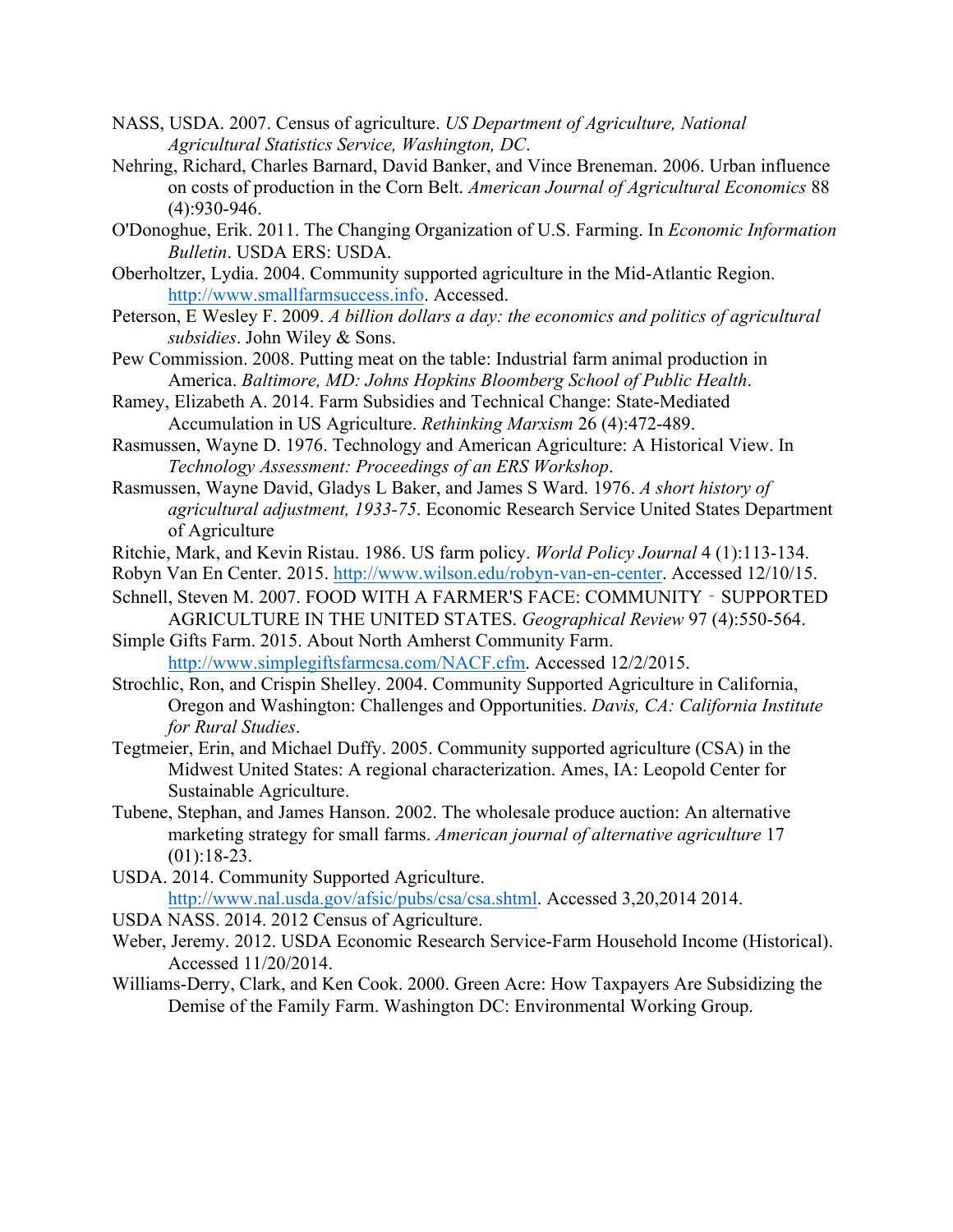| Table 1: Key Farm Variables From Sample                                           |                   |            |              |  |
|-----------------------------------------------------------------------------------|-------------------|------------|--------------|--|
|                                                                                   | <b>Mean Value</b> | Min        | <b>Max</b>   |  |
| Gross Farm Income                                                                 | \$85,346.15       | \$8,500.00 | \$300,000.00 |  |
| Net Farm Income                                                                   | \$12,044.00       | (51,800)   | \$27,000.00  |  |
| <b>Total Farm Acres</b>                                                           | 28.20             | 2.0        | 135          |  |
| Acres of Cropland in Operation                                                    | 8.84              | 0.75       | 30           |  |
| Acres Devoted to CSA                                                              | 7.00              | 0.75       | 17           |  |
| Main Season Shares Sold                                                           | 71.96             | 7.0        | 215          |  |
| Ideal Number of Shares Sold                                                       | 106.14            | 10         | 400          |  |
| Price per Share                                                                   | 461.21            | 200        | 675          |  |
| Duration of Share (in weeks)                                                      | 21.07             | 18         | 24           |  |
| Farms with Crop Insurance<br>Land Tenure is a Concern for Farmer                  | 0.00              | 0.00       | 0.00         |  |
| (percent)                                                                         | 40.00%            | 0.00       |              |  |
| Risk of the Farm was Shared with Members                                          | 73.00%            | 0.00       | 1            |  |
| Observations                                                                      | 16                |            |              |  |
| Author's Note: Authors calculations using results from the survey and interviews. |                   |            |              |  |